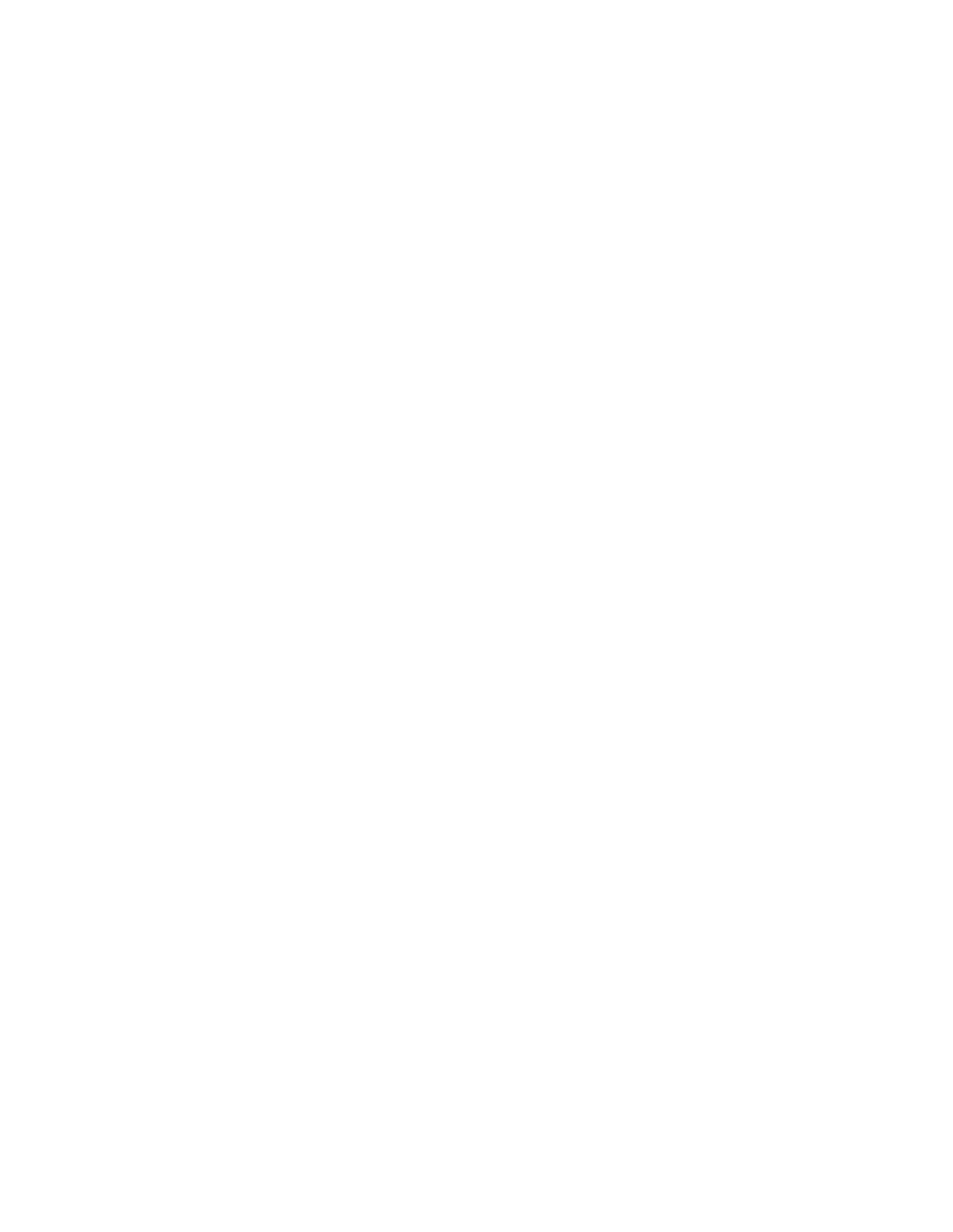#### Contents

| $\mathbf{1}$   | <b>Overview</b><br>1.1                        | 3<br>$\overline{3}$                                                                                                                                                                                                                                                              |
|----------------|-----------------------------------------------|----------------------------------------------------------------------------------------------------------------------------------------------------------------------------------------------------------------------------------------------------------------------------------|
| $\mathbf{2}$   | 2.1<br>2.2<br>2.3<br>2.4                      | 5<br><b>How to install</b><br>5<br>5<br>6<br>Installing with pip receiver receiver receiver receiver receiver receiver receiver receiver receiver receiver receiver receiver receiver receiver receiver receiver receiver receiver receiver receiver receiver receiver rece<br>6 |
| 3 <sup>1</sup> | 3.1<br>3.2<br>3.3                             | 7<br><b>Configuration</b><br>$\overline{7}$<br>$\overline{7}$<br>8                                                                                                                                                                                                               |
| 4              | <b>Tiles</b><br>4.1<br>4.2<br>4.3<br>4.4      | 11<br>11<br>11<br>12<br>12                                                                                                                                                                                                                                                       |
| 5              | <b>API</b><br>5.1<br>5.2                      | 35<br>35<br>35                                                                                                                                                                                                                                                                   |
| 6              | <b>Extras</b><br>6.1<br>6.2<br>6.3            | 39<br>39<br>39<br>39                                                                                                                                                                                                                                                             |
| $\overline{7}$ | 7.1<br>7.2<br>7.3<br>7.4<br>7.5<br>7.6<br>7.7 | 41<br><b>Change Log</b><br>41<br>41<br>1.4.0<br>41<br>1.3.1<br>42<br>1.3.0<br>42<br>1.2.0<br>42<br>1.1.0<br>43<br>1.0.0                                                                                                                                                          |

8 License

# 45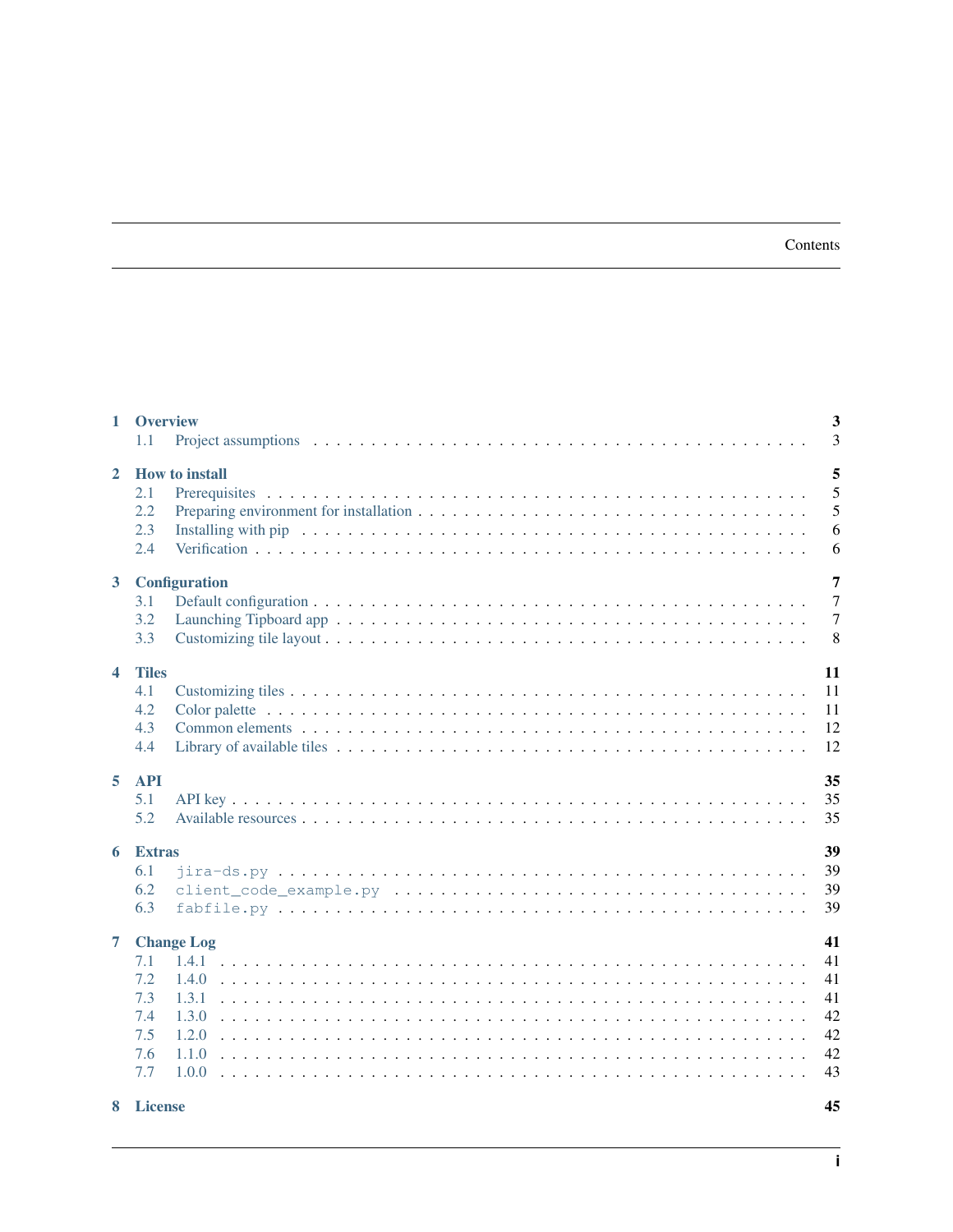### [HTTP Routing Table](#page-50-0) 47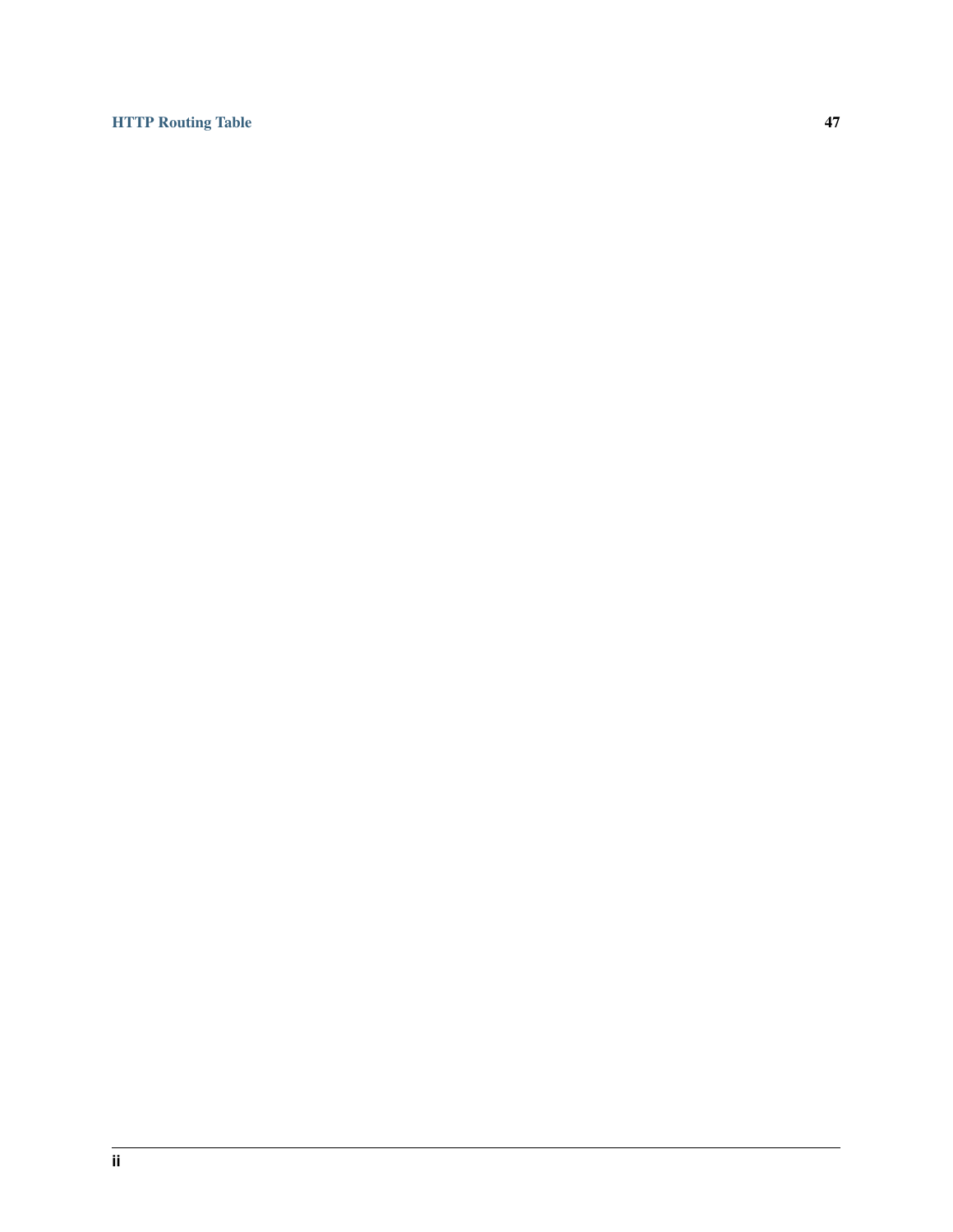Contents: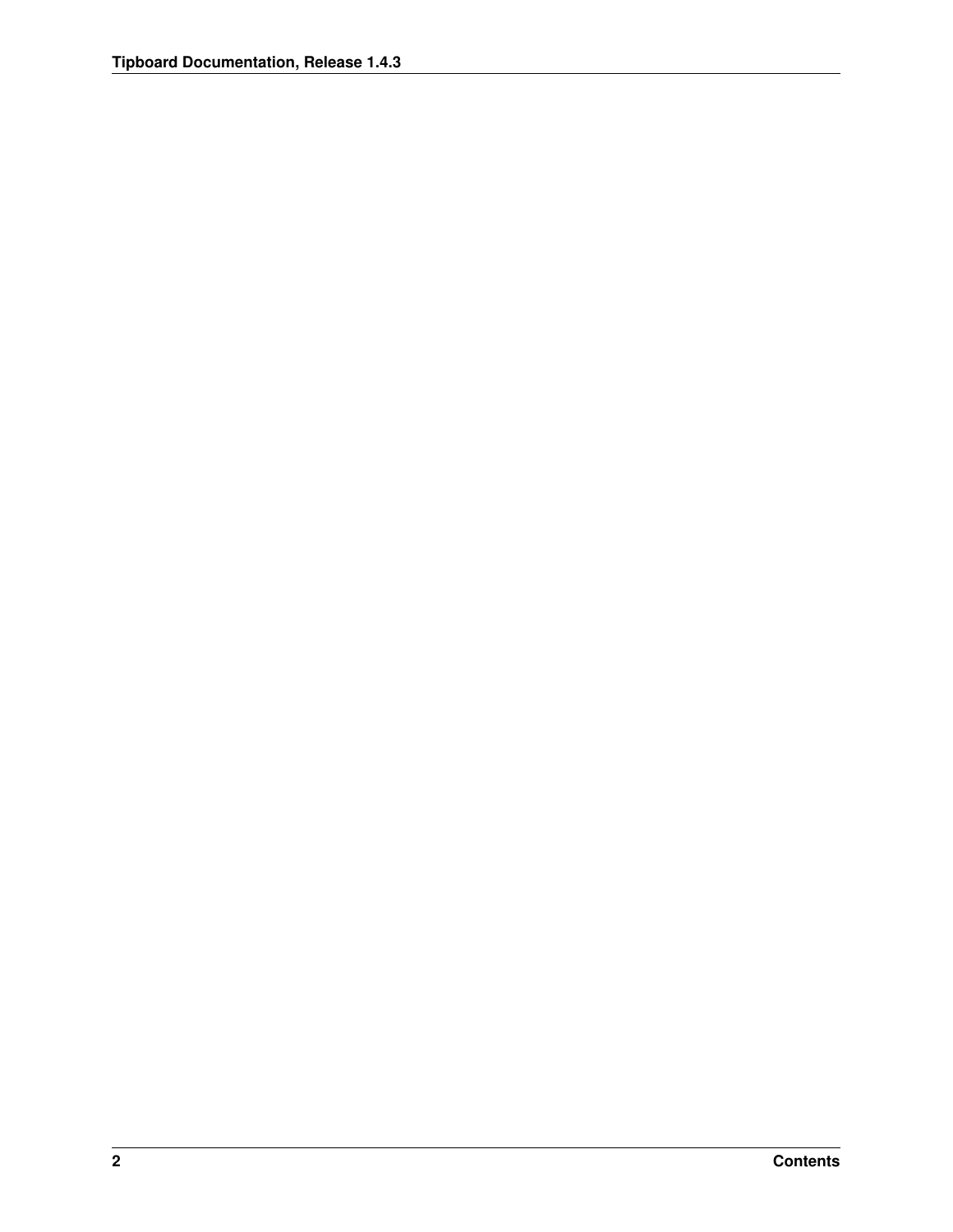### **Overview**

<span id="page-6-0"></span>Tipboard is a system for creating dashboards, written in JavaScript and Python. Its widgets ('tiles' in Tipboard's terminology) are completely separated from data sources, which provides great flexibility and relatively high degree of possible customizations.

Because of its intended target (displaying various data and statistics in your office), it is optimized for larger screens.

Similar projects: [Geckoboard,](http://www.geckoboard.com/) [Dashing.](http://shopify.github.io/dashing/)

# <span id="page-6-1"></span>**Project assumptions**

- 1. Defining a dashboard layout (number of lines, columns, types of tiles etc.).
- 2. Clear separation between tiles and data sources.
- 3. Ability to create own tiles and scripts querying data sources (e.g. Jira, Bamboo, Confluence etc.).
- 4. Feeding tiles via REST API.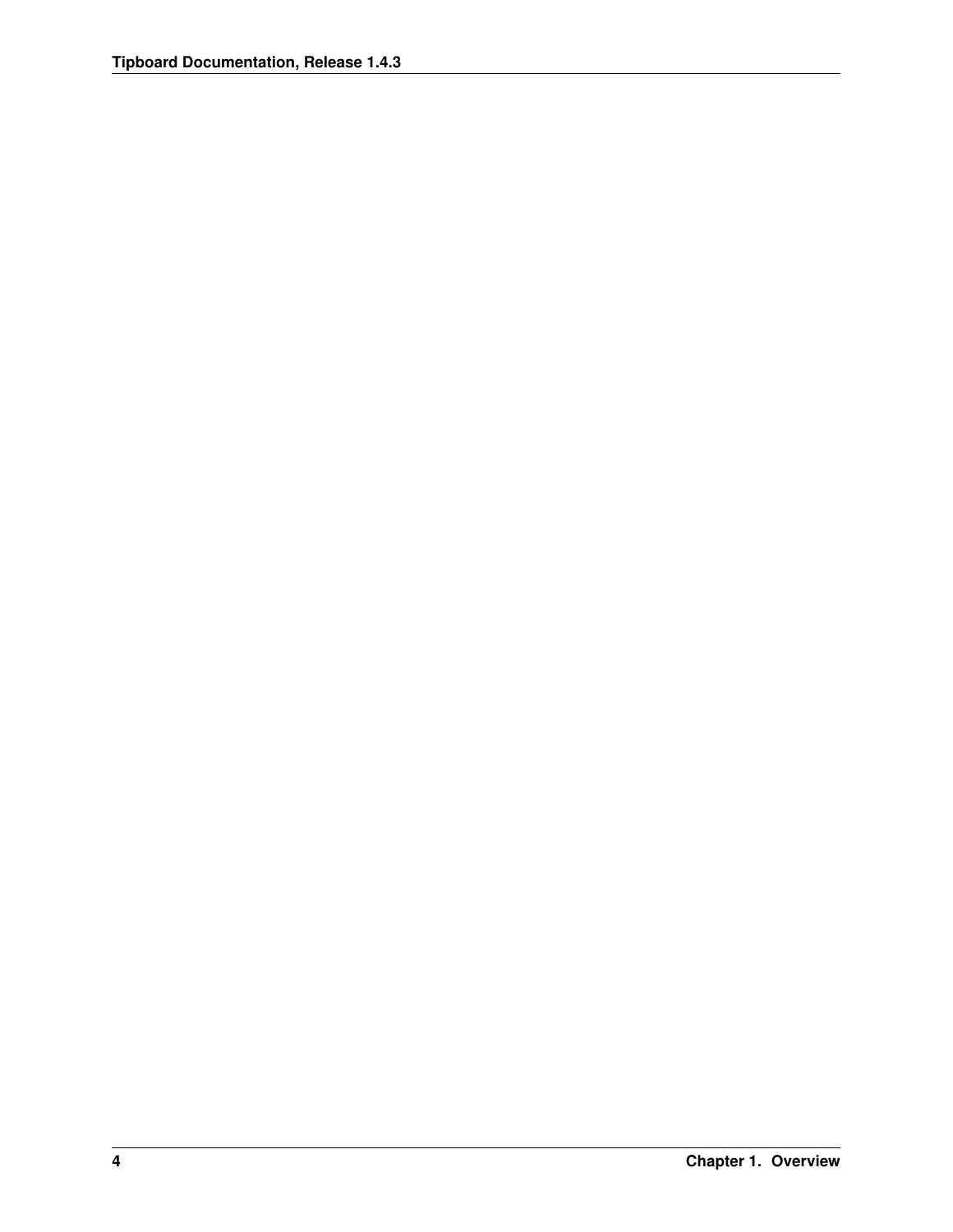### **How to install**

<span id="page-8-0"></span>You can install Tipboard on a variety of sensible operating systems. This guide assumes Ubuntu Server 12.04 LTS and presents shell command examples accordingly.

### <span id="page-8-1"></span>**Prerequisites**

Tipboard requires Python 2.7 which can be installed with this command:

\$ sudo apt-get install python-dev python-virtualenv

Another dependency which needs to be satisfied before proceeding further is [Redis](http://redis.io/) server:

\$ sudo apt-get install redis-server

### **Optional yet recommended packages**

One of such packages is supervisor - it facilitates program administration (e.g. its reboot), especially if there are a few instances launched on the machine.

Based on the Tornado framework, Tipboard has a built-in server available, but a typical use case assumes communication with the world via reverse proxy (e.g. using nginx or apache).

Note: Although configuration of reverse proxy is out of scope of this manual, we would like to emphasize that Tipboard uses Web Sockets – a relatively new mechanism – and thus you should ensure a server in a version that will support it (e.g.  $nqinx \ge 1.3.13$  or apache  $2 \ge 2.4.6$ ). By default Ubuntu 12.04 offers older versions – you may then use backports.

**Note:** It will be useful to have an updated version of pip (i.e.  $> = 1.4$ ) and virtualenv (i.e.  $> = 1.10$ ).

### <span id="page-8-2"></span>**Preparing environment for installation**

Start by creating a user, the privileges of whom will be used by the application (for the needs of this manual, let's create the user "pylabs"):

```
$ sudo adduser pylabs --home /home/pylabs --shell /bin/bash
$ sudo su - pylabs
```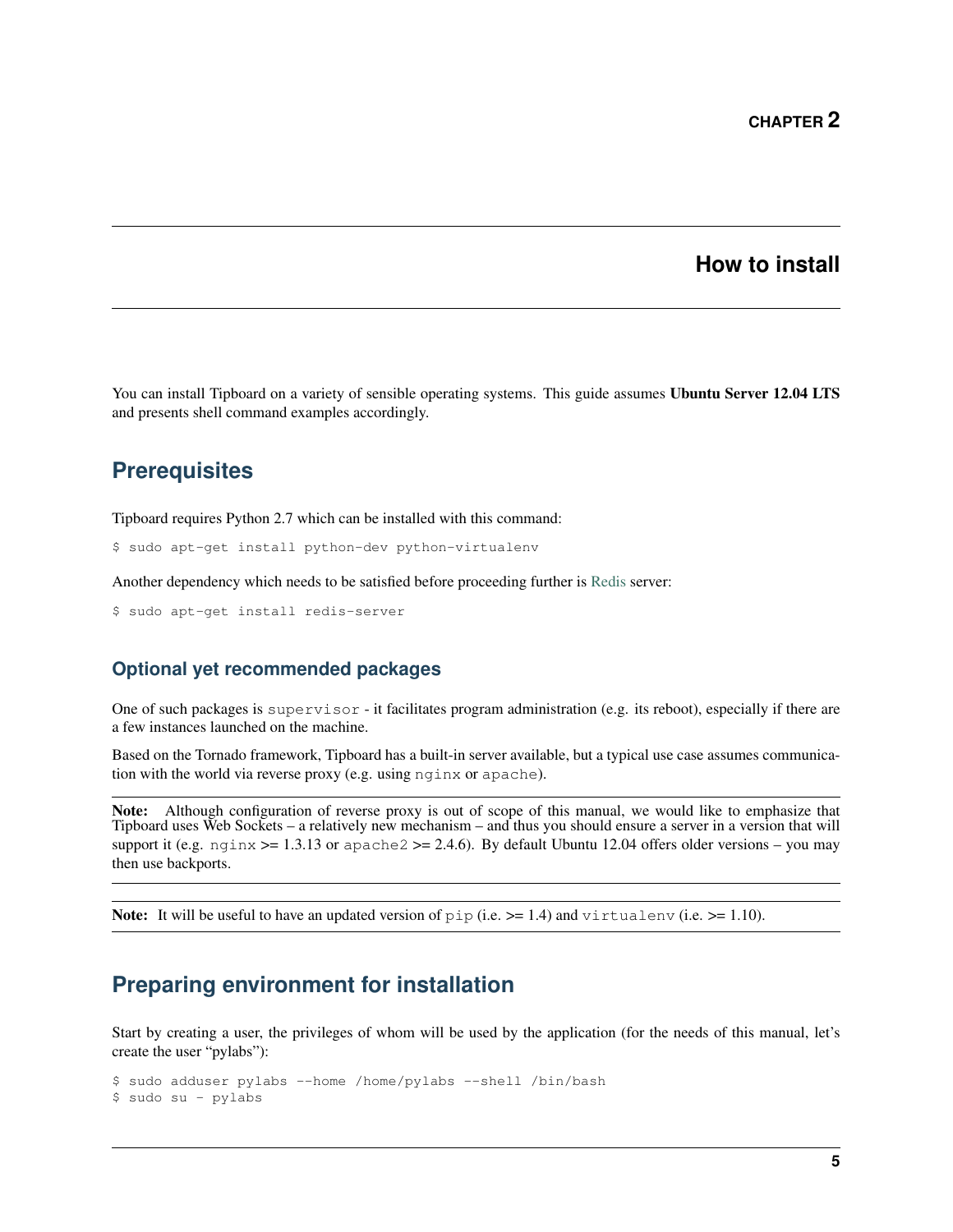### **Virtual environment**

Continue by creating a virtual environment that will help you conveniently separate your instance from what you already have installed in the system (let's say we name it "tb-env"):

```
$ cd /home/pylabs
$ virtualenv tb-env
```
Activate the created virtual environment with the following command:

\$ source /home/pylabs/tb-env/bin/activate

Note: It is worth saving the above line in the  $\sim/$ . profile file. As a result, the virtual environment will be activated automatically whenever you log in on the machine.

Note: Further setup assumes an activated virtual environment, which is denoted by (tb-env) prefix in your shell prompt.

# <span id="page-9-0"></span>**Installing with pip**

After creating and activating virtualenv, install the latest (current) version of Tipboard package available on pypi ("Python Package Index") with the following command:

```
(tb-env)$ pip install tipboard
```
# <span id="page-9-1"></span>**Verification**

To verify if installation has been successful, launch this command:

(tb-env)\$ tipboard runserver

If you see the message "Listening on port..." instead of errors, it means that installation was successful and you may proceed to the next section.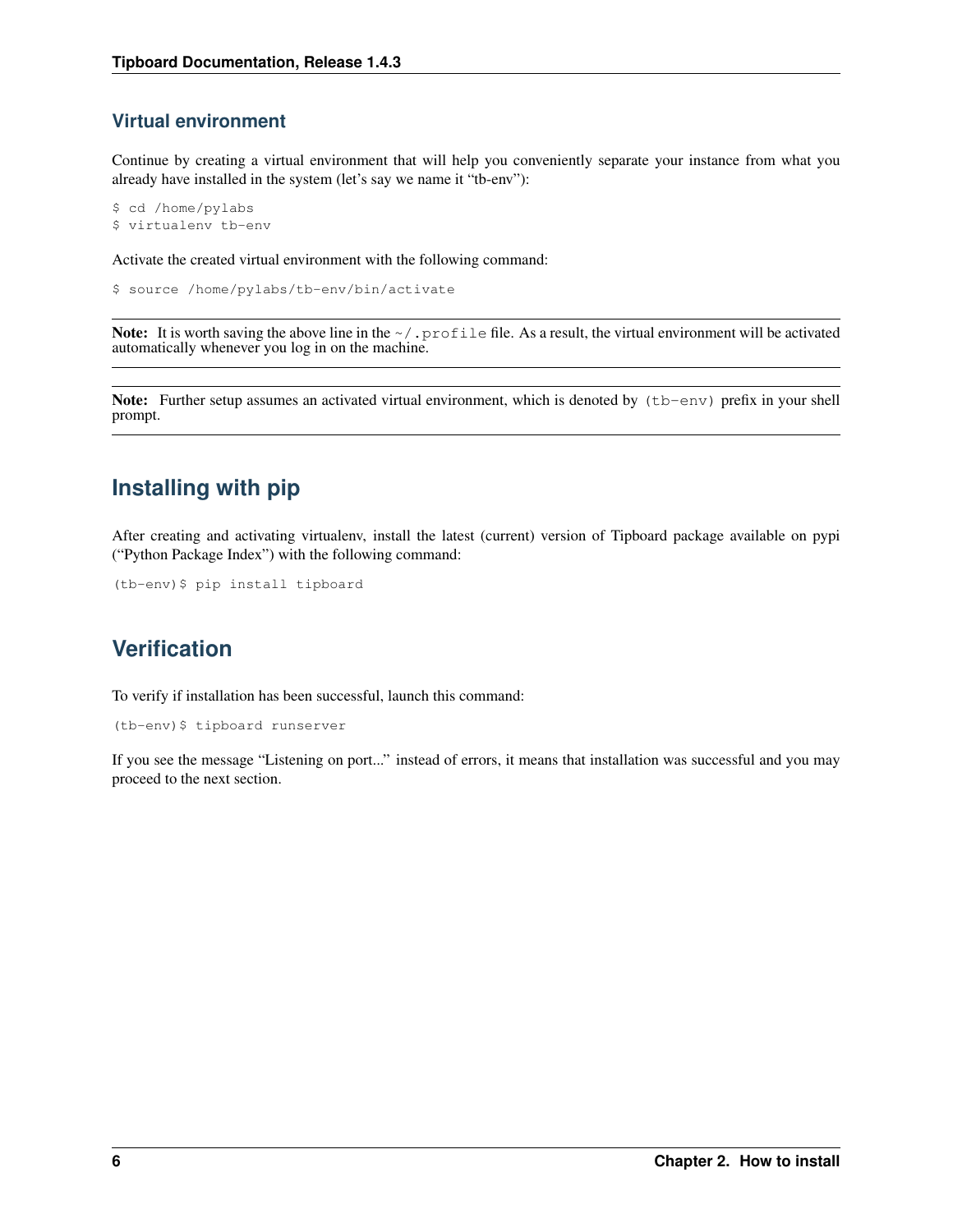# **Configuration**

<span id="page-10-0"></span>The description below assumes that you have installed Tipboard correctly and use a default configuration that is the starting point for steps presented below (see section *[How to install](#page-8-0)*).

# <span id="page-10-1"></span>**Default configuration**

First thing that you need to do after a successful installation is to create an empty config that will provide a base for your customizations. Type in this command:

(tb-env)\$ tipboard create\_project <name\_of\_project>

It will create ~/.tipboard directory with the following content:

- settings-local.yaml file that defines the layout of tiles on the dashboard you are creating;
- settings-local.py file in which you can overwrite default (global) application settings; a description of options and their default values has been presented in [this file;](https://github.com/allegro/tipboard/blob/develop/tipboard/settings.py)
- custom\_tiles subdir to place your own tiles.

Note: Before you send anything to your tiles, you have to get your API key first, which is described in the *[API key](#page-38-1)* section.

# <span id="page-10-2"></span>**Launching Tipboard app**

Having default config in place, you may launch Tipboard with the command:

(tb-env)\$ tipboard runserver [<host>] [<port>]

...where host and port parameters are optional (by default these are localhost and 7272; if you want the application to listen on all the network interfaces, set host to 0.0.0.0).

You can now point your web browser to http://localhost:7272 - you should see a basic, empty layout with tiles in 2 lines of 4 columns each.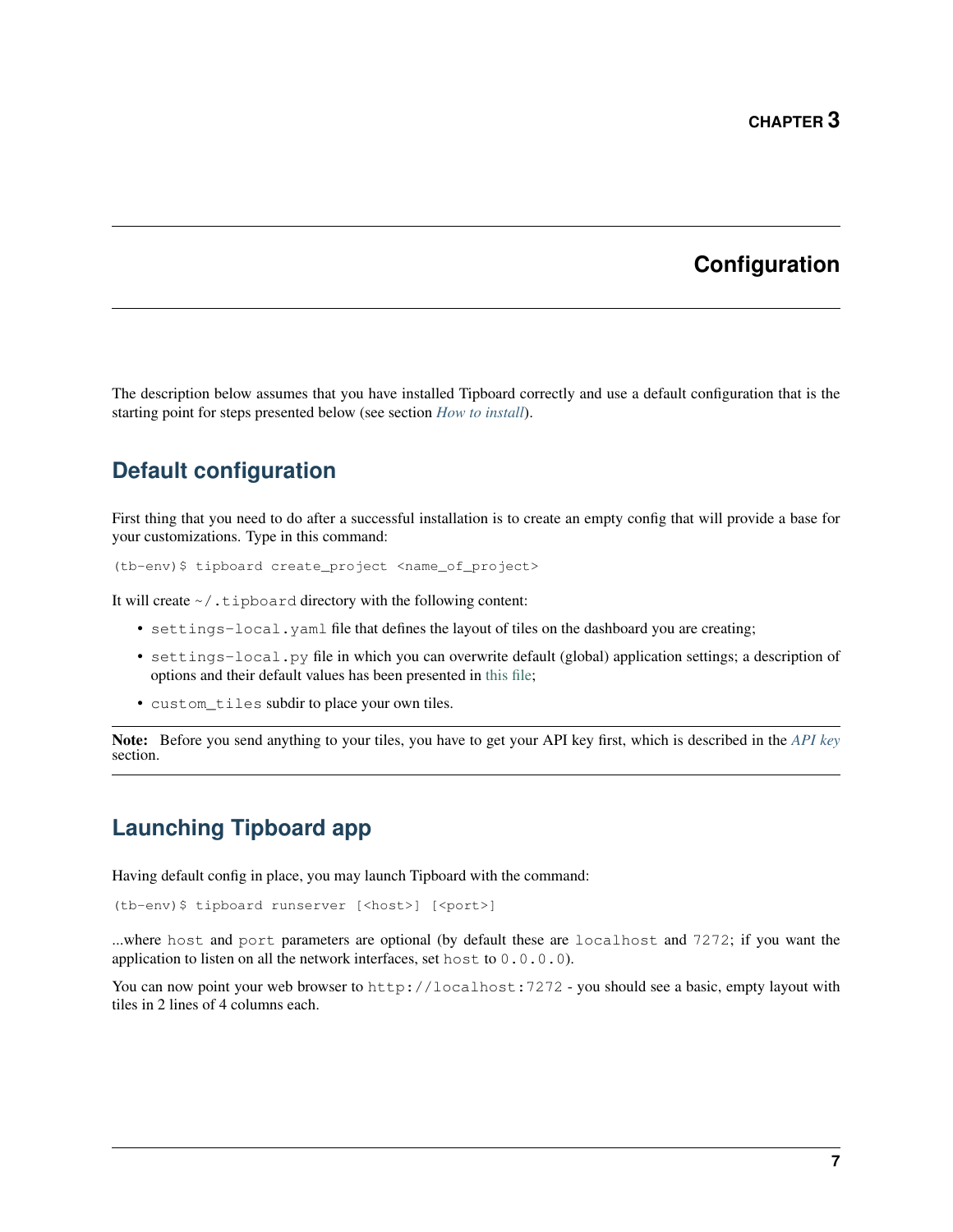# <span id="page-11-0"></span>**Customizing tile layout**

As mentioned previously, the layout of tiles in a dashboard is defined by layout\_config.yaml file. The file is in the [YAML](http://yaml.org) format, the description of which is beyond the scope of this manual. However, it is worth indicating that YAML has certain format requirements – indentation should have a unified structure (be a multiplication of a number, e.g. 4), when creating indentations spaces should not be mixed with tabs.

Below you can find a list of options that can be saved in the file. Indentations indicate the position of a given option in the configuration (e.g. details are superior to page\_title).

```
details
    page_tile
layout
    row_X_of_Y
    col_X_of_Y
        tile_template
        tile_id
        tile
        timeout
```
where:

#### **details**

A section that contains additional configuration parameters; for the time being it is only 'page\_title'; depending on his needs, the users add other elements.

#### **page\_tile**

A section that defines the title of a page to appear in the web browser after entering the dashboard.

### **layout**

A section that contains a proper configuration of the tile layout.

#### **row\_X\_of\_Y**

Defines a row height; a sum of Xs should equal Y.

#### **col\_X\_of\_Y**

Similar to above but concerns a column width in a given row.

#### **tile\_template**

The name of a tile template to be displayed (e.g. pie\_chart, line\_chart, cumulative\_flow)

#### **tile\_id**

A tile identifier in a HTML document and key identifier in Redis.

#### **title**

A title to be displayed in the upper part of the tile.

#### **timeout**

The length (in seconds) of data life (if data is not sent during this time, you will be informed that the data is stalled). Since interval used by the application to check for those timeouts is 5 seconds, it doesn't make sense to set this value smaller than this.

New in version 1.3.0.

The method of using  $row\_X\_of\_Y$  and  $col\_X\_of\_Y$  has been presented in the examples below. If you want to see how it's done "from the kitchen", and you have some basic knowledge of CSS styling, have a look [here;](https://github.com/allegro/tipboard/blob/develop/tipboard/static/css/layout.css)

Note: If you want to present a lot of data on your dashboard, consider dividing all your tiles into two (or more) separate dashboards. Tiles offer a limited capacity and if you "feed" them with too much data (e.g. long lines of text), it is possible the dashboard will get broken.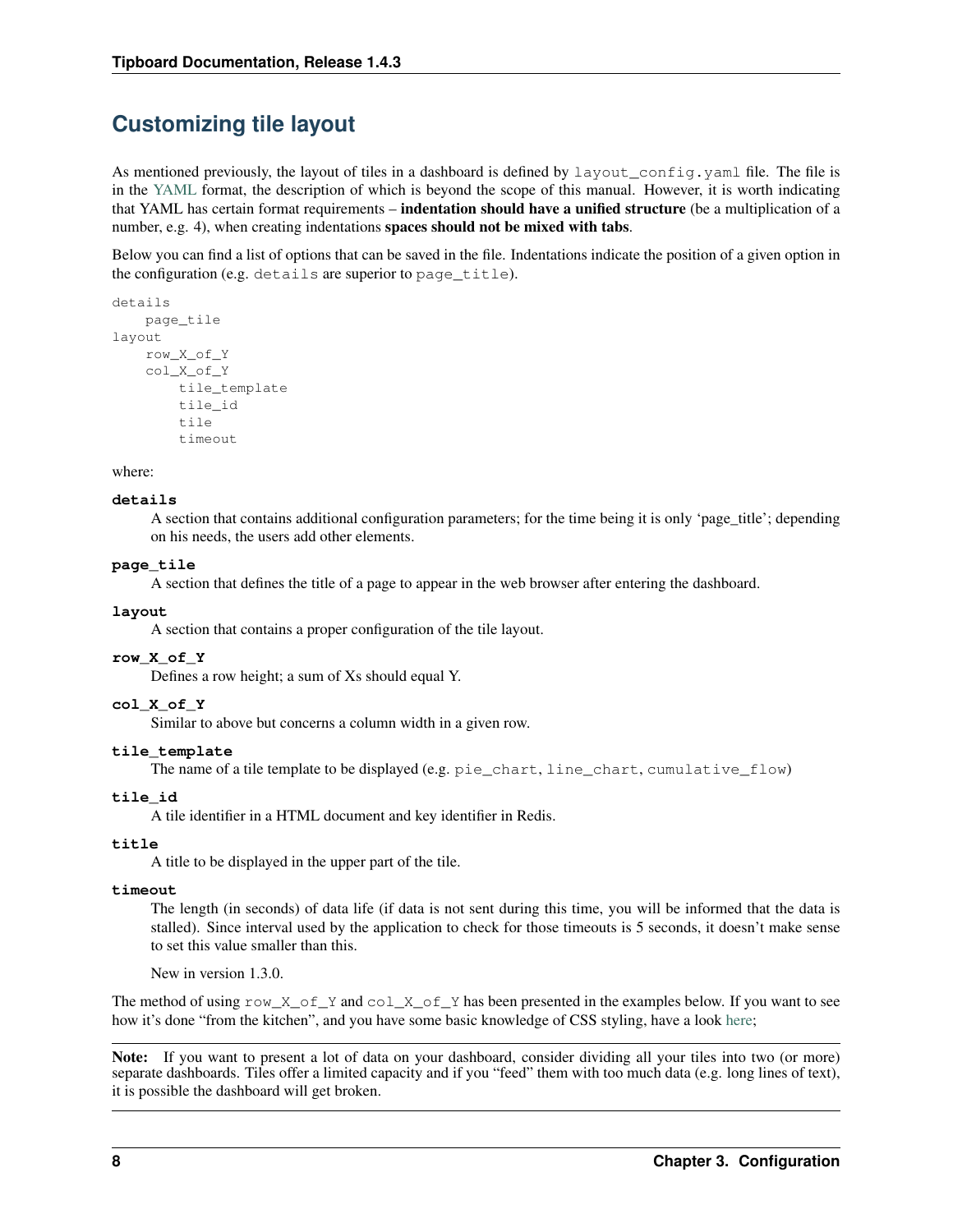### **Setting tiles' rotation**

One of the most useful functions is defining tiles to rotate. In a single container (i.e. in one of the fields indicated by col\_X\_of\_Y and row\_X\_of\_Y), you may define a few tiles to be displayed in this location as items rotating at intervals defined in the configuration (similar to ads rotating on bus/tram stops, so-called citylights). To achieve that:

- add the  $flip-time-xx$  class to a container, where  $xx$  is rotation interval in seconds;
- add tile to the container.

The example below presents a container with two tiles (one of the empty type, the other of the text type) to rotate every 2 seconds (flip-time-2). The rotation will start with the empty type tile:

```
layout:
  - row_1_of_2:
    - col_1_of_4 flip-time-2:
      - tile_template: empty
       tile_id: empty
        title: Empty Tile 2
      - tile_template: text
        tile_id: text
        title: Empty Tile
```
### **Sample layout**

Let's assume we want to define a layout as on the scheme below (i.e. a division into 2 equal rows, with the upper one divided into 4 columns, and the lower one divided into 3 columns):

| $\qquad \qquad - - -$ | ------- | $-1$ | $-- - -$                          |
|-----------------------|---------|------|-----------------------------------|
|                       |         |      |                                   |
|                       |         |      |                                   |
|                       |         |      |                                   |
|                       |         |      |                                   |
|                       |         |      | -------+--+-----+----+----+------ |
|                       |         |      |                                   |
|                       |         |      |                                   |
|                       |         |      |                                   |
|                       |         |      |                                   |
|                       |         |      |                                   |

...its corresponding configuration file should look as follows (for brevity, I will present only the layout section, skipping the tile\_template, tile\_id, etc.):

```
layout:
    row_1_of_2:
        col_1_of_4:
        col_1_of_4:
        col_1_of_4:
        col_1_of_4:
    row_1_of_2:
        col_1_of_3:
        col_1_of_3:
        col_1_of_3:
```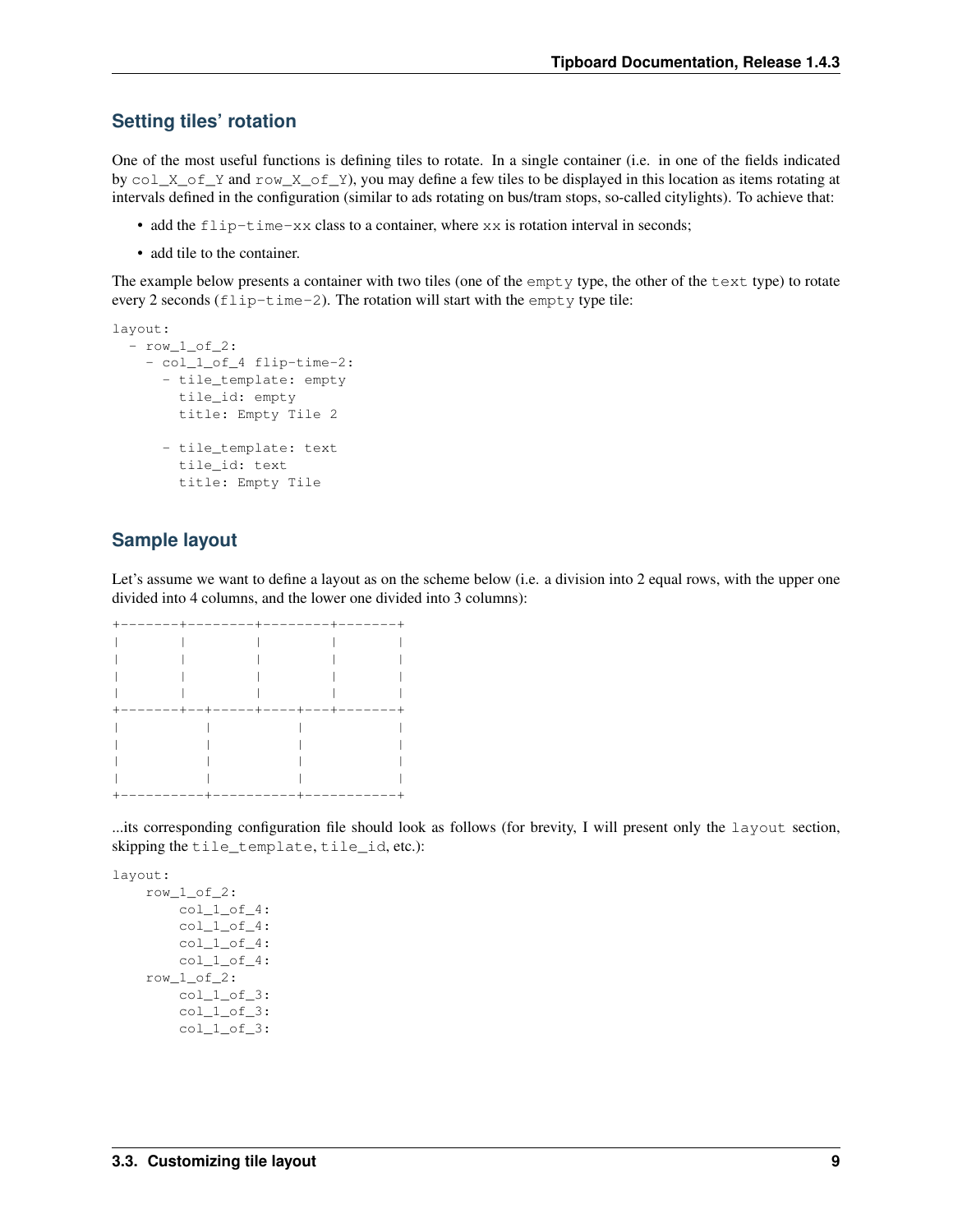### **Multiple dashboards per application's instance**

New in version 1.3.0.

It is possible to define multiple dashboards per application's instance. In order to achieve that, you just create separate layout config files (one per every dashboard) - having done that, your dashboards will be available at:

http://localhost:7272/<name\_of\_layout\_config\_file>

For example, having two layout config files my\_first\_dashboard.yaml and my\_second\_dashboard.yaml, the corresponding dashboards can be accessed via:

http://localhost:7272/my\_first\_dashboard http://localhost:7272/my\_second\_dashboard

Note: You have to strip the .yaml file extension when constructing your URLs.

When it comes to feeding those dashboards with data, the future data location is specified by tile IDs (unique within application instance). Therefore, there is no need to specify different URLs for different dashboards - having tiles' IDs, Tipboard will make sure that your data is delivered where it should be.

### **Multiple rotating dashboards**

New in version 1.3.0.

If you have defined several dashboards (as described above), you may want to rotate (flip) them periodically. If you are unsure what that means, think of extensions like Revolver (Chrome) or Tab Slideshow (Firefox).

To achieve that, you need:

- at least two dashboards (well, that's kind of obvious)
- in the file settings-local.py add the variable  $FLIPBOARD_INTERVAL$  = <seconds> (e.g. FLIPBOARD\_INTERVAL = 5)

The above solution will make all your dashboards rotate - if you want to limit this behavior and rotate only certain dashboards, just add another parameter FLIPBOARD\_SEQUENCE which is just a list of dashboard names that should be taken into account, e.g.:

FLIPBOARD\_SEQUENCE = ['my\_first\_dashboard', 'my\_third\_dashboard']

Note: Every change in settings-local.py file requires restart of the application.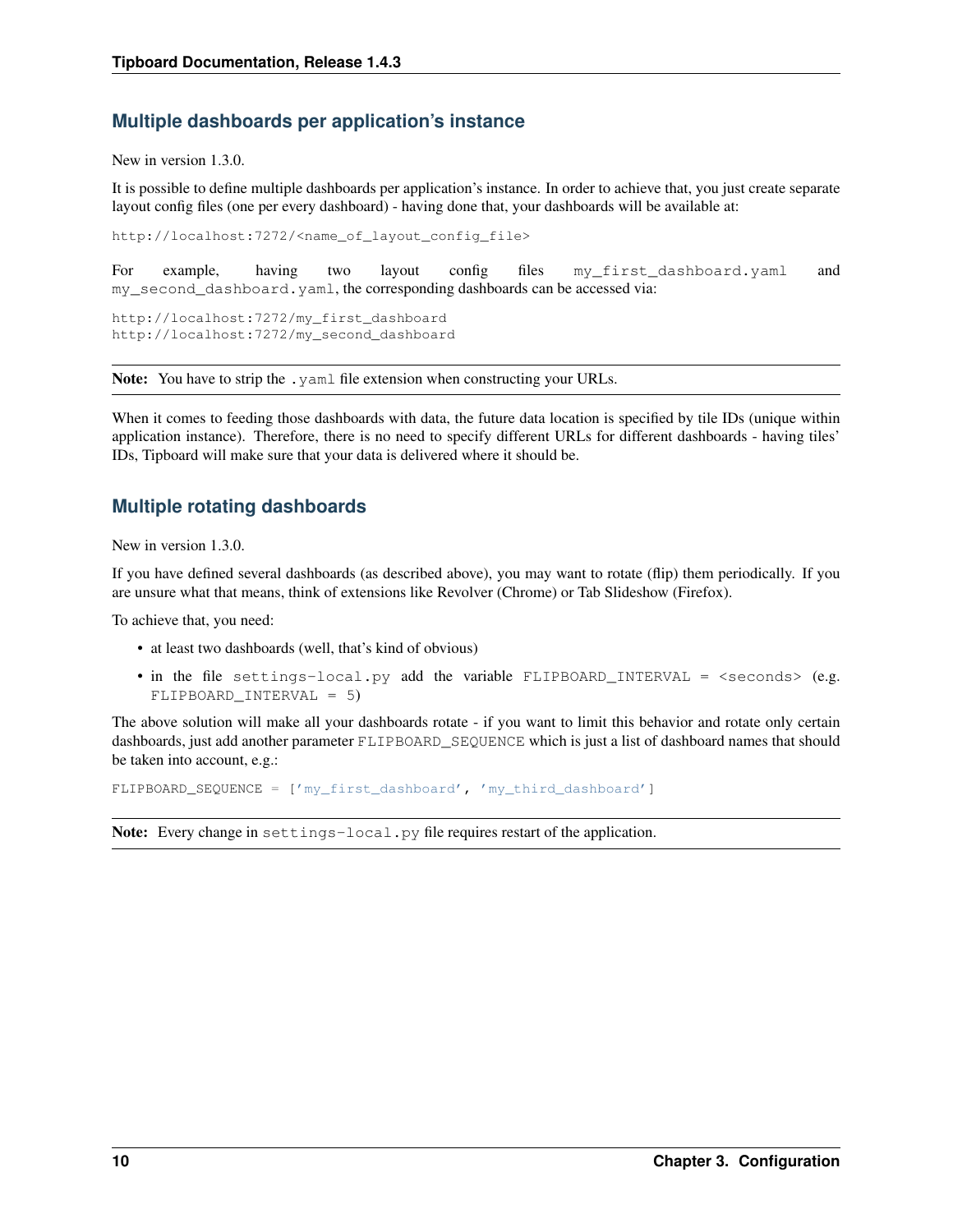### **Tiles**

<span id="page-14-0"></span>Every tile consists of an obligatory .html file and two optional .css and .js files. All three files belonging to a tile should have the same name that corresponds with the tile name  $-$  e.g. with the  $pie_{char}$  tile these are pie\_chart.html, pie\_chart.css and pie\_chart.js files respectively.

# <span id="page-14-1"></span>**Customizing tiles**

If you want to modify a tile (e.g. change a CSS attribute, which obviously cannot be done via API), copy a desired file in the folder of tiles delivered with the application (i.e. <path\_to\_your\_virtualenv>/lib/python2.7/site-packages/tipboard/tiles), paste it in your tile folder (i.e. ~/.tipboard/custom\_tiles) and edit according to your needs.

Files in your custom\_tiles folder take precedence over those shipped by default with the application and thus you can easily replace desired elements (e.g. if you want to change the text color, just copy and edit the .css file – without touching .html and .js files). We plan to introduce a command simplifying this process in the future.

# <span id="page-14-2"></span>**Color palette**

Color palette used by Tipboard's tiles is defined as shown in the table below. To retain consistency, we strongly suggest sticking to them while customizing tiles.

| Value   | Name            |  |
|---------|-----------------|--|
| #000000 | black           |  |
| #FFFFFF | white           |  |
| #25282D | tile background |  |
| #DC5945 | red             |  |
| #FF9618 | yellow          |  |
| #94C140 | green           |  |
| #12B0C5 | blue            |  |
| #9C4274 | violet          |  |
| #EC663C | orange          |  |
| #54C5C0 | naval           |  |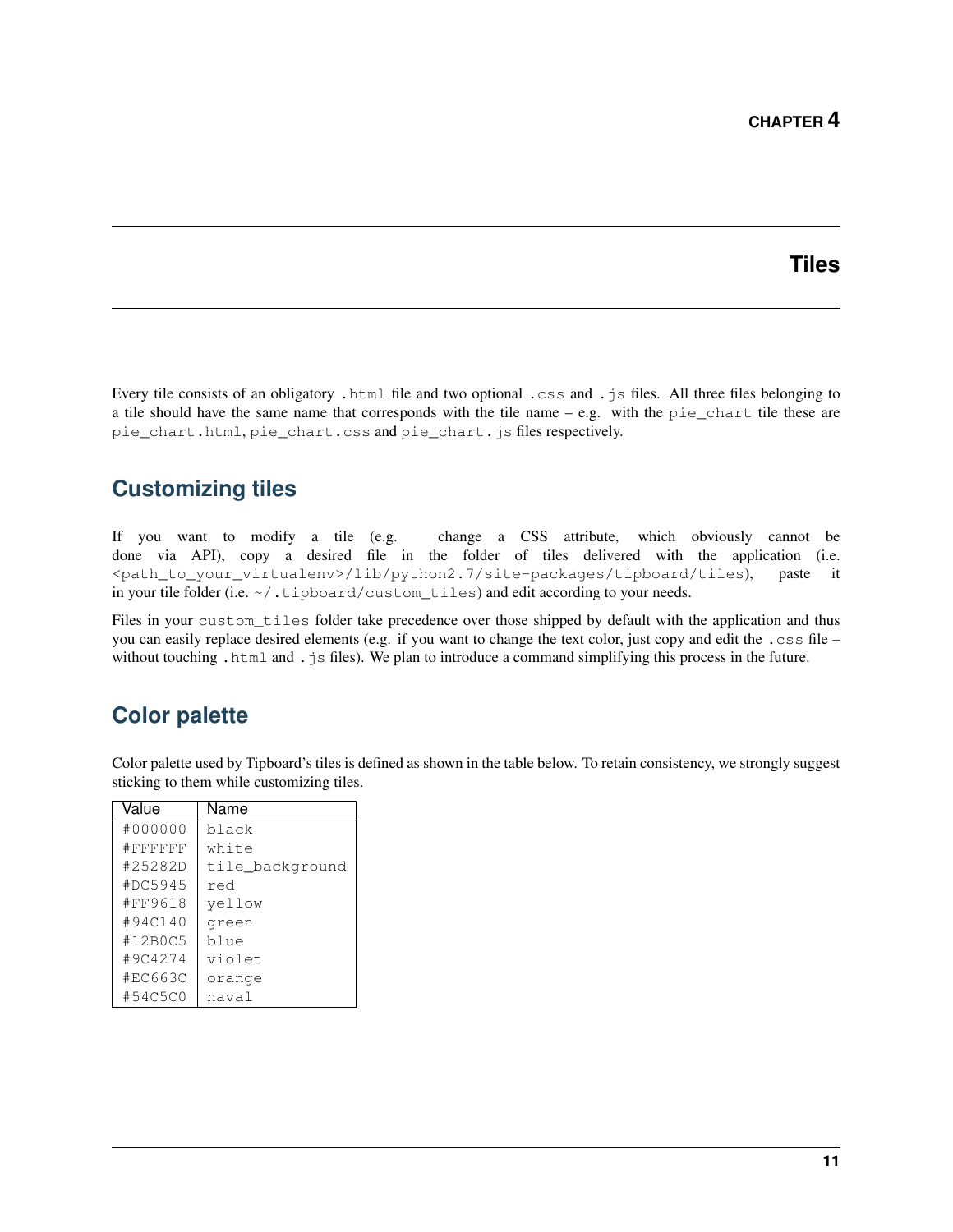# <span id="page-15-0"></span>**Common elements**

- tile's content (data key) and its configuration (value key) should be send as two separate requests once you have established desired configuration it does not make much sense to send it over and over again;
- in order to reset tile's config, you just send an empty value key (e.g. value =  $\{\})$ ).

# <span id="page-15-1"></span>**Library of available tiles**

In the following pages we present a "library" of available tiles (i.e. those bundled with the application), which should serve as a specification how to send data to them and how to set up its configuration options.

### **text**



#### Description

Simple text-tile designated to display... (surprise!) text.

#### Content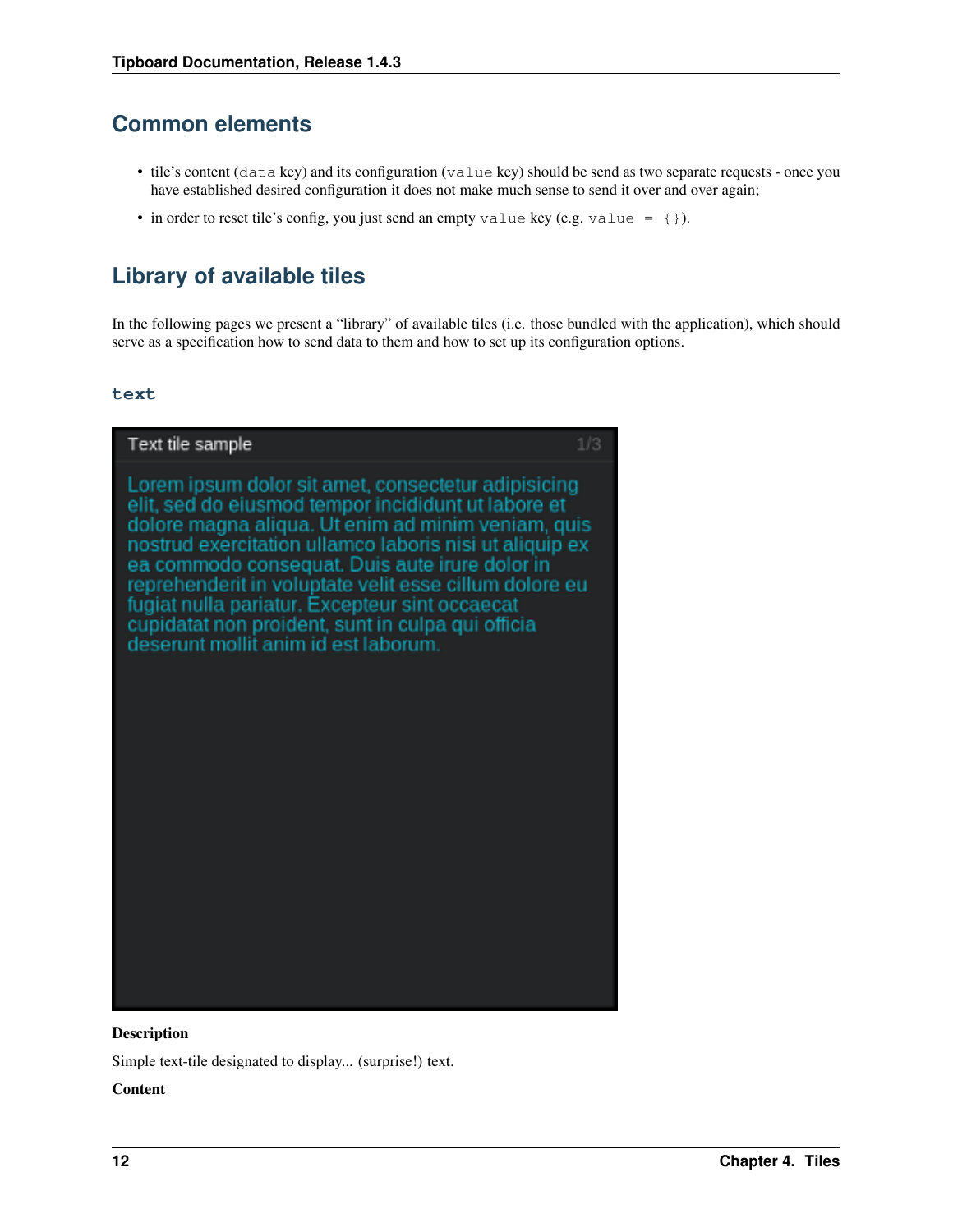```
data = {"text": "<text_content>"}
```
where:

#### **text\_content**

A textual content to be displayed.

#### Example:

```
curl http://localhost:7272/api/v0.1/<api_key>/push
    -X POST
    -d "tile=text"
    -d "key=mytext"
    -d 'data={"text": "Hello world!"}'
```
#### **Configuration**

```
value = {"<config_element>": "<config_value>"}
```
where:

#### **config\_element**

One of three attributes of displayed text (i.e. font\_size, color and font\_weight).

#### **config\_value**

Value matching above.

#### Example:

```
curl http://localhost:7272/api/v0.1/<api_key>/tileconfig/mytext
    -X POST
    -d 'value={"font_color": "#00FF00"}'
```
Note: Parameter font\_size can be specified in two ways - as a number (e.g. "font\_size": 10) or as a string (e.g. "font\_size": " $10px$ ") - both of them have the same effect.

Keys font\_size, color, font\_weight with empty config\_value are ignored (in such case, they will inherit those values from parent CSS).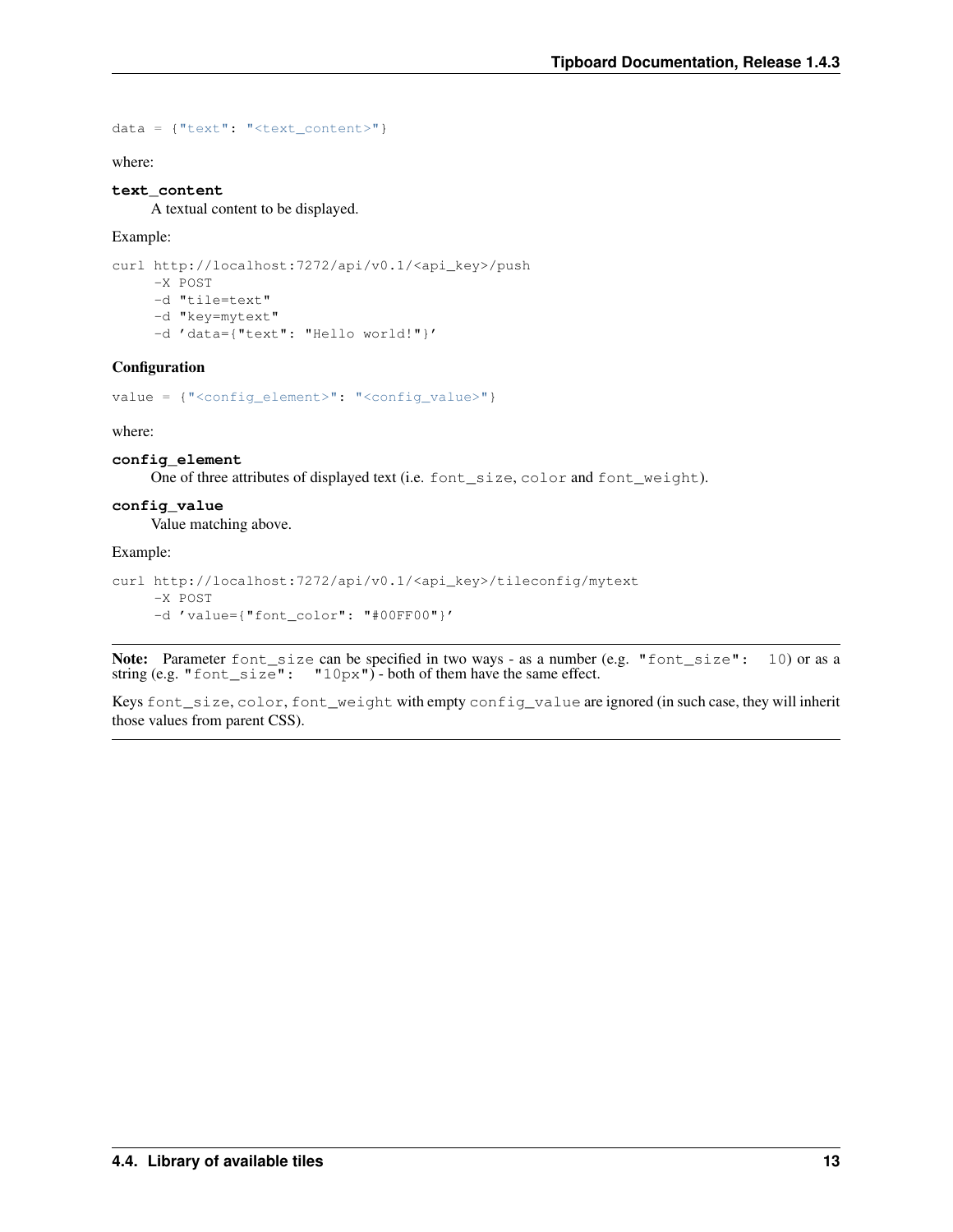### **pie\_chart**



#### Description

"Pie-chart" style chart using [jqPlot](http://www.jqplot.com/) library, with optional legend.

#### Content

```
data = {"title": "<optional_title>",
    "pie_data": [[identifier1, value1], [identifier2, value2], ...]
}
```
where:

#### **title**

Chart's title (optional).

#### **pie\_data**

Data for pie-chart in a form of list of lists, where each sub-list is an identifier-value pair. Percentage of the whole chart shared by given part is calculated automatically by jqPlot - relatively to the sum of values of all parts.

Example: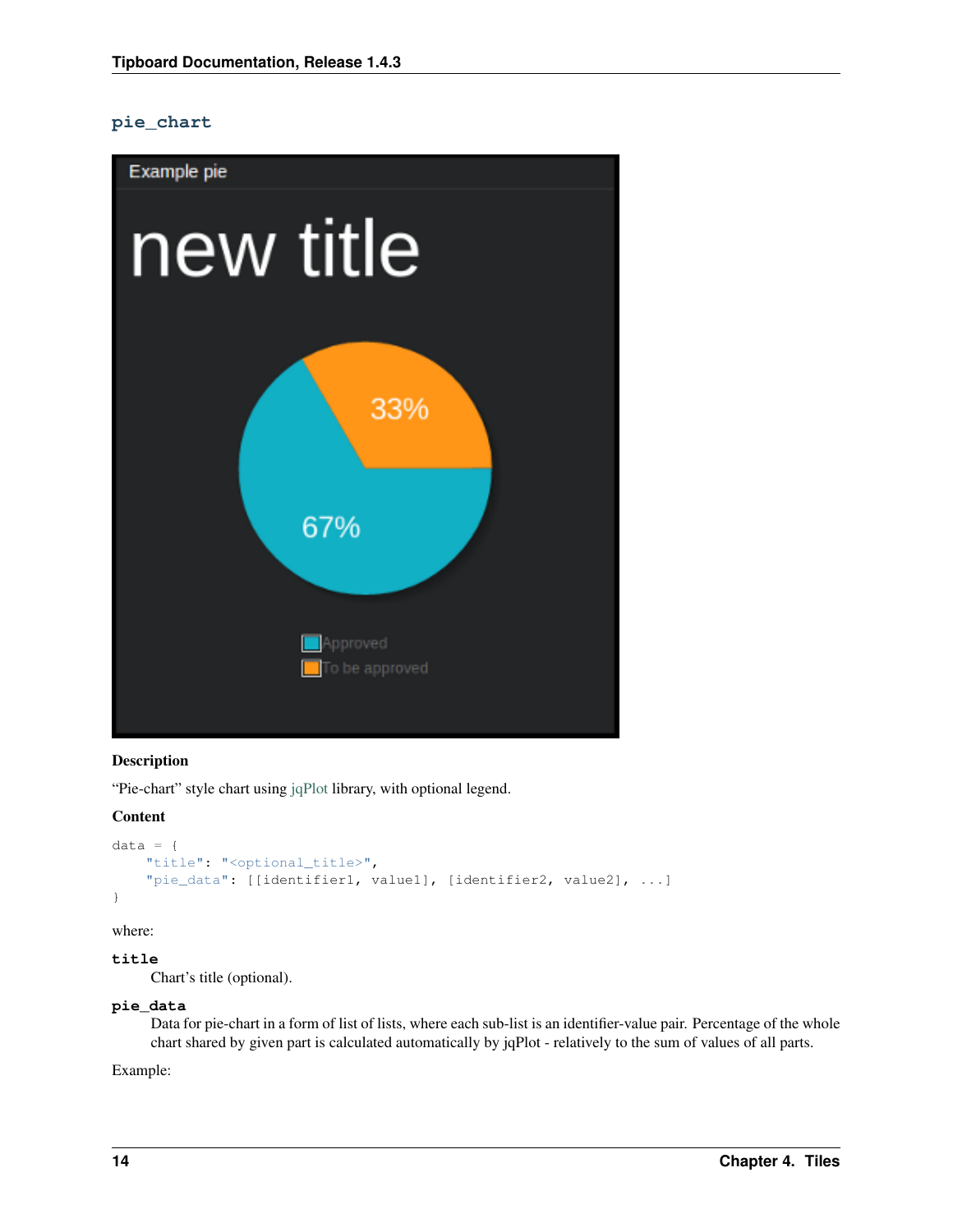```
curl http//localhost:7272/api/v0.1/<api_key>/push
    -X POST
    -d "tile=pie_chart"
    -d "key=example_pie"
    -d 'data={"title": "My title", "pie_data": [["Pie 1", 25], ["Pie 2", 25], ["Pie 3", 50]]}'
```
– this will result in a pie-chart with title "My title", divided by three parts "Pie 1", "Pie 2" and "Pie 3".

#### **Configuration**

```
value = {<jqplot_config>}
```
where:

#### **jqplot\_config**

Configuration params in the form described by [jqPlot documentation.](http://www.jqplot.com/tests/pie-donut-charts.php)

#### Example:

```
curl http://localhost:7272/api/v0.1/<api_key>/tileconfig/<tild_id>
    -X POST
     -d 'value={"title": true, "legend": {"show": true, "location": "s"}}'
```
– this will result in a pie-chart with legend turned on at the bottom of the tile (s stands for "south") - its title will be turned on as well.

### **line\_chart**



#### **Description**

Line-chart using [jqPlot](http://www.jqplot.com/) library. Allows to display arbitrary number of plots on single chart, with automatic generation of trend lines for them (which is turned on by default).

#### Content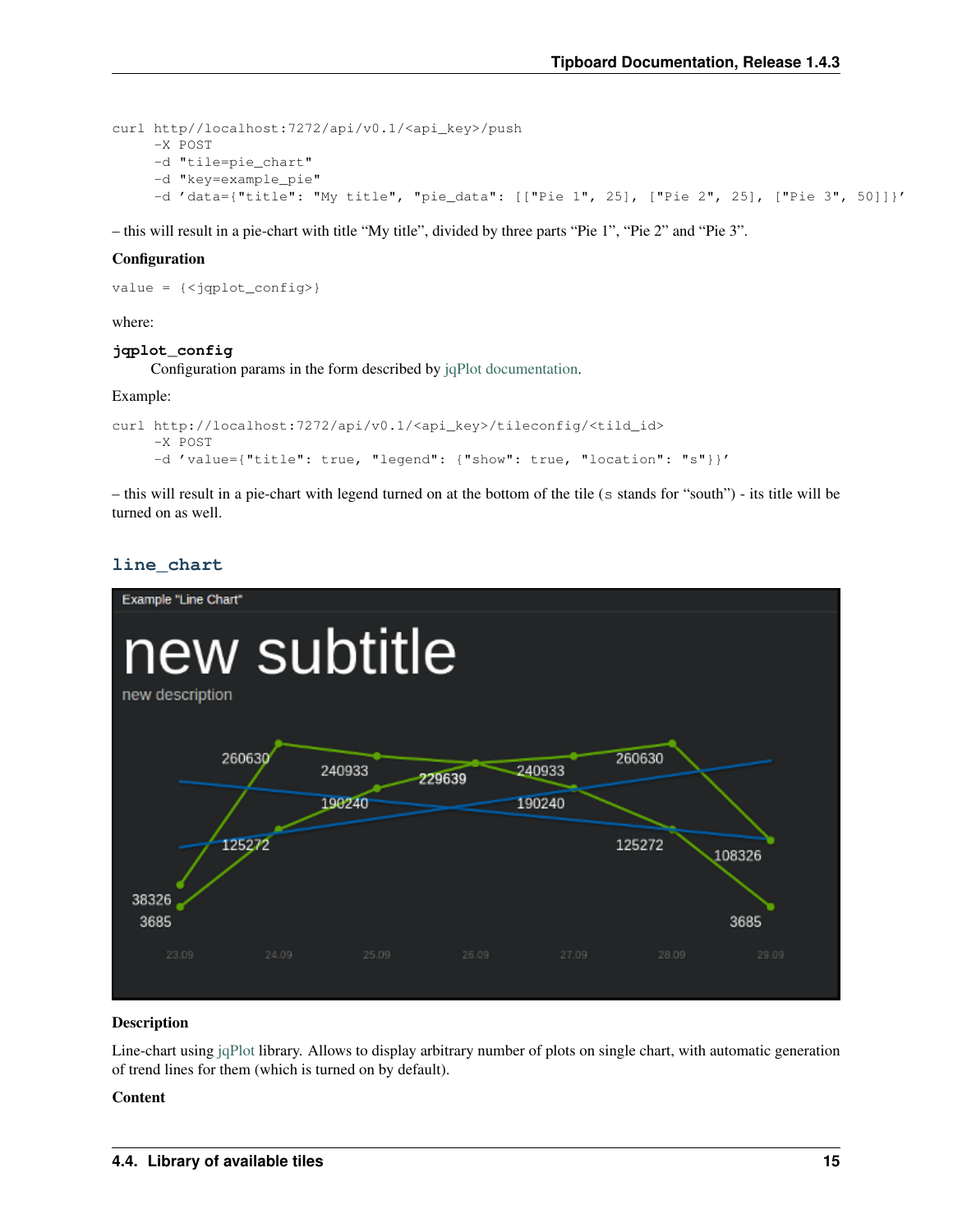```
data = f"subtitle": "<subtitle_text">,
    "description": "<description_text>",
    "series_list": [[<series1>], [<series2>], [<series3>], ...]
}
```
where:

#### **subtitle, description**

Additional text fields for charts descriptions (optional - you can pass empty strings here).

#### **series\_list**

Data for line-charts in a form of list of series, where each series designates single chart; each element of a given series is a pair [x\_axis\_value, y\_axis\_value].

#### Example:

```
curl http://localhost:7272/api/v0.1/<api key>/push
    -X POST
    -d "tile=line_chart"
    -d "key=example_line"
     -d 'data={"subtitle": "averages from last week",
               "description": "Sales in our dept",
               "series_list": [[["23.09", 8326], ["24.09", 260630], ["25.09", 240933], ["26.09", 229
                               [[T23.09", 3685], [T24.09", 125272], [T25.09", 190240], [T26.09", 2298]
```
– this will give two plots on a single chart (on x-axis there will be "23.09", "24.09", "25.09" and so on) with heading "Sales in our dept" and subtitle "averages from last week".

#### **Configuration**

```
value = {<jqplot_config>, simplify: <simplify_config>}
```
where:

### **jqplot\_config**

Configuration params in the form described by [jqPlot documentation.](http://www.jqplot.com/tests/line-charts.php)

#### Example:

```
curl http://localhost:7272/api/v0.1/<api_key>/tileconfig/example_line
     -X POST
     -d 'value={"grid": {"drawGridLines": true,
                         "gridLineColor": "#FFFFFF",
                         "shadow": false,
                         "background": "#000000",
                         "borderWidth": 0}}'
```
– this will set up the grid (in white color), black background and will turn off shadow effects as well as borders.

#### simplify\_config

```
simplify_config = {
    tolerancy: 10,
    data_points_limit: 50, // we will TRY to achieve lower number of data points than this
    max_simplifying_steps: 5,
    simplify_step_multiplicator: 1.5
    };
```
Each option is self-describing. This feature tries to optimize dataset to achieve points count lower than *data\_points\_limit*. If simplify\_config is not set, there won't be any simplify process at all (you will just have your raw data displayed).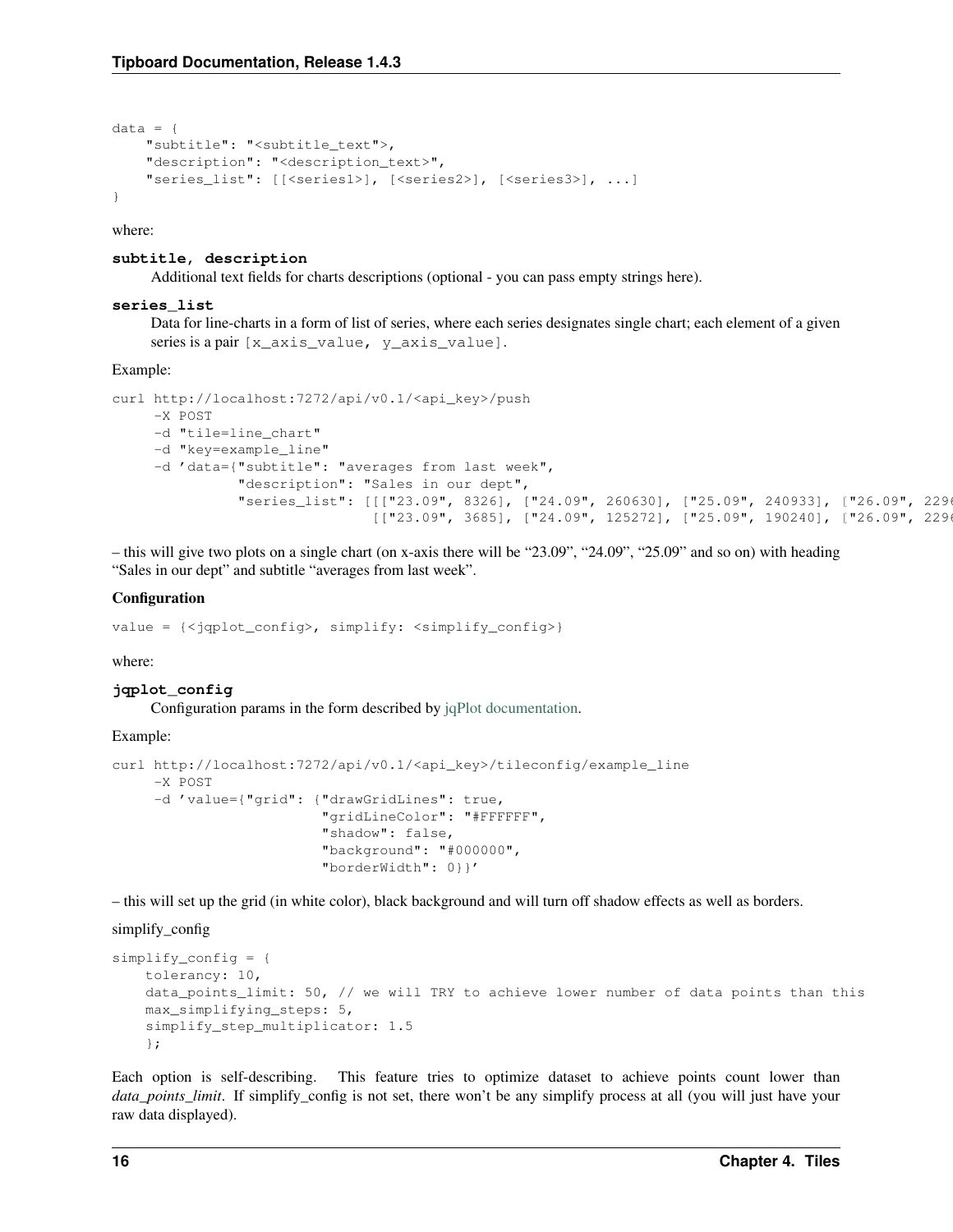```
curl -X POST http://127.0.0.1:7272/api/v0.1/dev_key/tileconfig/test_line
    -d 'value={"simplify": {"tolerancy": 2}}'
```
Note: In case of displaying multiple plots on a single chart (e.g. for more than one data series) you have to keep in mind that the  $x_axis\_value$  values should be the same for all of those plots.

#### **cumulative\_flow**



#### **Description**

Cumulative chart using [jqPlot](http://www.jqplot.com/) library. Allows to display up to seven plots on a single chart.

#### Content

```
data = {"title": "<title>",
    "series_list": [{"label": "<label1>", "series": [<val1>, <val2>, ...]},
                    {"label": "<label2>", "series": [<val1>, <val2>, ...]}]
}
```
where:

#### **title**

Title to be displayed above the labels.

#### **series\_list**

A container (i.e. list of objects) for the data; each such object corresponding to a single plot consists of two keys: label and series, where the latter is a list of values constructing the plot.

Example:

```
curl http://localhost:7272/api/v0.1/<api_key>/push
    -X POST
```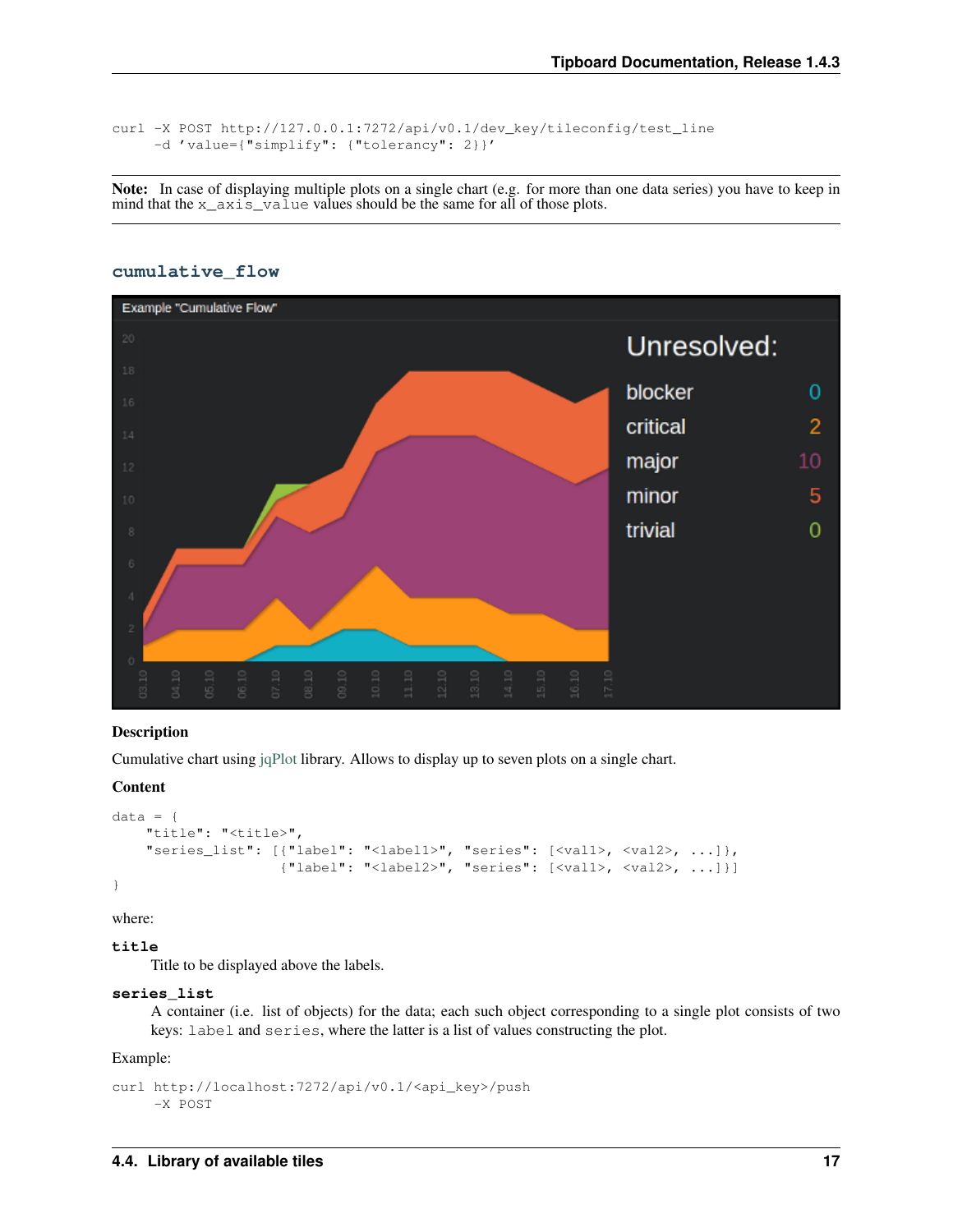```
-d "tile=cumulative_flow"
-d "key=<tile_id>"
-d 'data={"title": "My title:",
          "series_list": [{"label": "label 1", "series": [ 0, 0, 0, 0, 1, 1, 2, 2, 1, 1, 1, 0, 0
                          {"label": "label 2", "series": [ 0, 5, 0, 0, 1, 0, 0, 3, 0, 0, 0, 7, 8,
```
#### **Configuration**

value = {"ticks":  $[$  {<br/>key>, "<value>"],  $[$  {<key>, "<value>"], ... ]}

#### where:

#### **ticks**

List of elements defining x-axis; each such element is a list of form  $[k, v]$  where k is an ordinal number designating position of such tick and v is a string which will be displayed in that place.

#### Example:

```
curl http://localhost:7272/api/v0.1/<api_key>/tileconfig/<tile_id>
    -X POST
    -d 'value={"ticks": [[1, "mon"], [2, "tue"], [3, "wed"], [4, "thu"], [5, "fri"], [6, "sat"], [7,
```
Note: If series list contains more than one object (which is the case 99% of the time), each one of them should have series list of the same length - and this length should be equal to the number of ticks.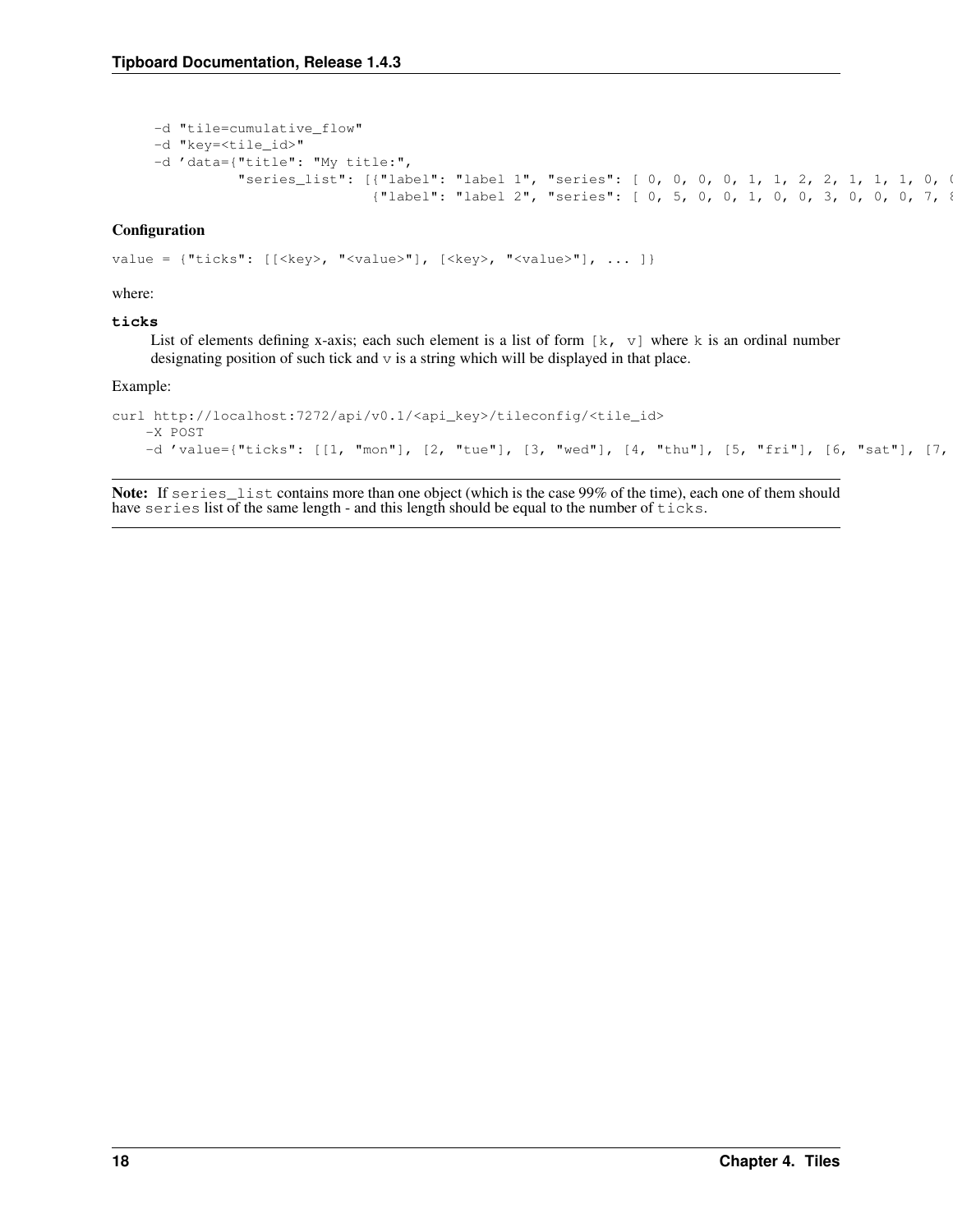



#### Description

Tile displaying three arbitrary values (with labels) - one bigger ("main" value) and two smaller (at the bottom-left and bottom-right of the tile). It is possible to change background color for the main value.

#### **Content**

```
data = \{"title": "<title>",
   "subtitle": "<subtitle>",
   "big_value": "<value1>",
   "left_value": "<value2>",
   "right_value": "<value3>"
   "left_label": "<label1>",
   "right_label": "<label2>"
}
```
where:

#### **title, subtitle**

They serve as a label for the big\_value ("main" value).

#### **big\_value**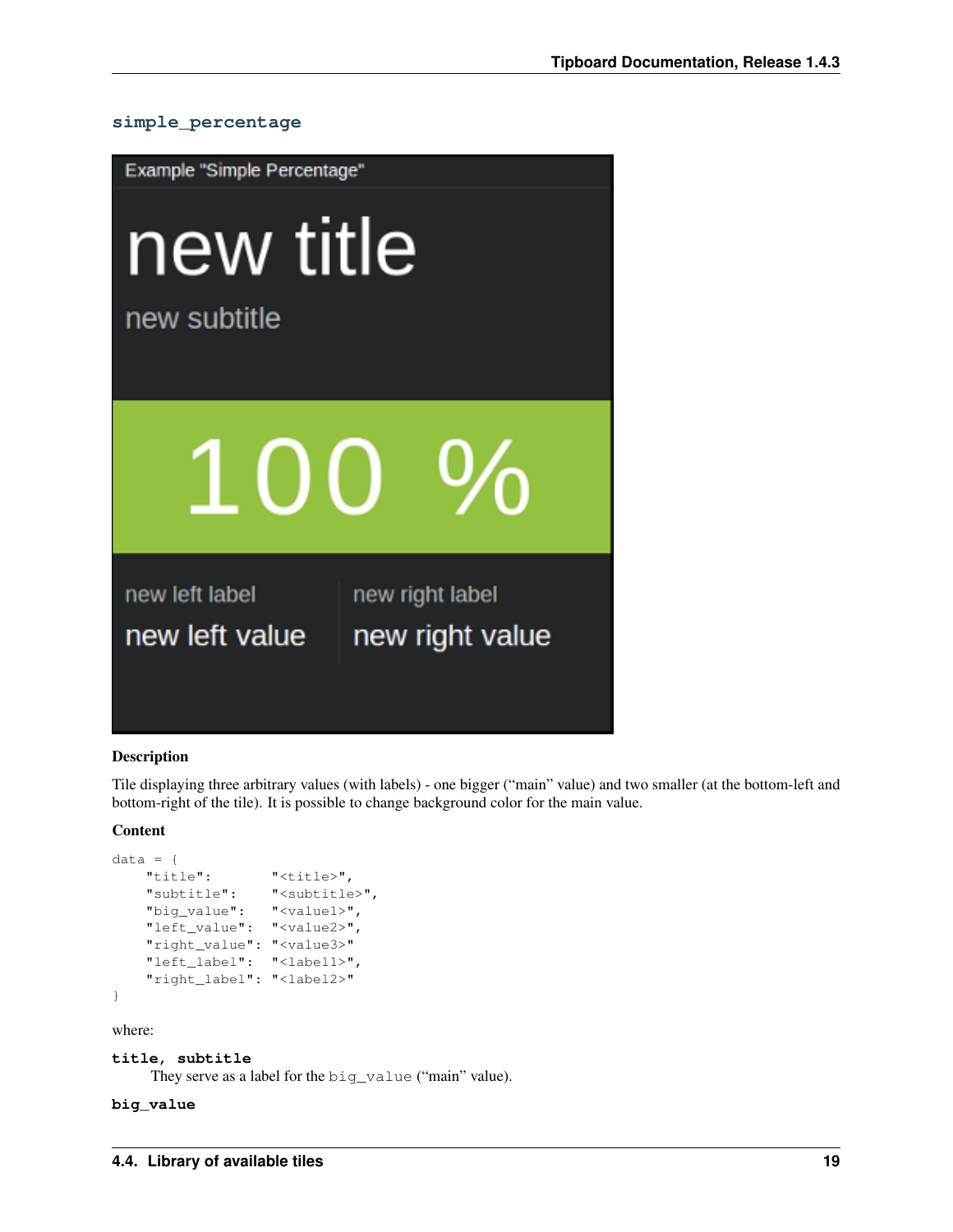Main value, which treated as a string, so it can contain symbols like  $\frac{1}{2}$  etc.

**left\_value, right\_value**

Smaller, bottom-left and bottom-right values.

#### **left\_label, right\_label**

Labels for above values.

#### Example:

```
curl http://localhost:7272/api/v0.1/<api_key>/push
    -X POST
    -d "tile=simple_percentage"
    -d "key=<tile_id>"
    -d 'data={"title": "My title", "subtitle": "My subtitle", "big_value": "100%",
               "left_value": "50%", "left_label": "smaller label 1",
               "right_value": "25%", "right_label": "smaller label 2"}'
```
#### **Configuration**

```
value = {
    "big_value_color": "<color>",
    "fading_background": <BOOLEAN>
}
```
#### where:

#### **big\_value\_color**

Background color for big\_value in a hexadecimal form or color name (e.g. #94C140 or green).

#### **fading\_background**

Turns on/off background pulsation for big\_value (may be useful for alerts etc.).

New in version 1.3.0.

#### Example:

```
curl http://localhost:7272/api/v0.1/<api_key>/tileconfig/<tile_id>
    -X POST
    -d 'value={"big_value_color": "green", "fading_background": true}'
```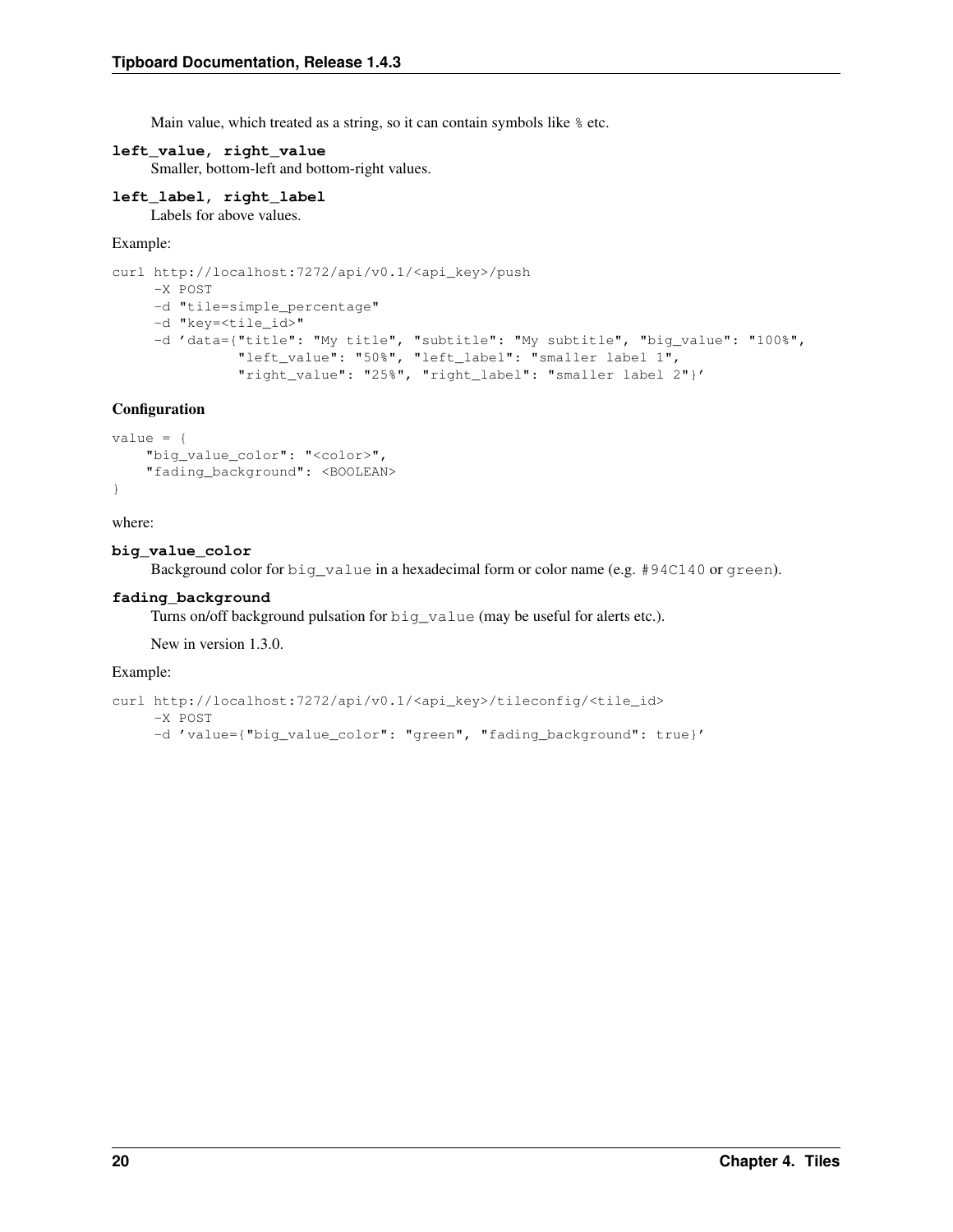### **listing**

 $1/3$ Example "Listing" Leader 0/1 Scrum Master 0/0 Product Owner 0/0 Android 1/6 iOS 1/6 Windows 0/1 WWW light 0/1

#### **Description**

Very simple tile for displaying list of entries (up to seven) of arbitrary content. For more sophisticated needs there is a fancy\_listing tile.

#### Content

```
data = {"items": ["<entry1>", "<entry2>", ..., "<entry7>"]}
```
where:

**items** List of items (entries) to display.

#### Example:

```
curl http://localhost:7272/api/v0.1/<api_key>/push
    -X POST
    -d "tile=listing"
    -d "key=<tile_id>"
    -d "data={"items": ["Leader: 5", "Product Owner: 0", "Scrum Master: 3", "Developer: 0"]}"
```
#### **Configuration**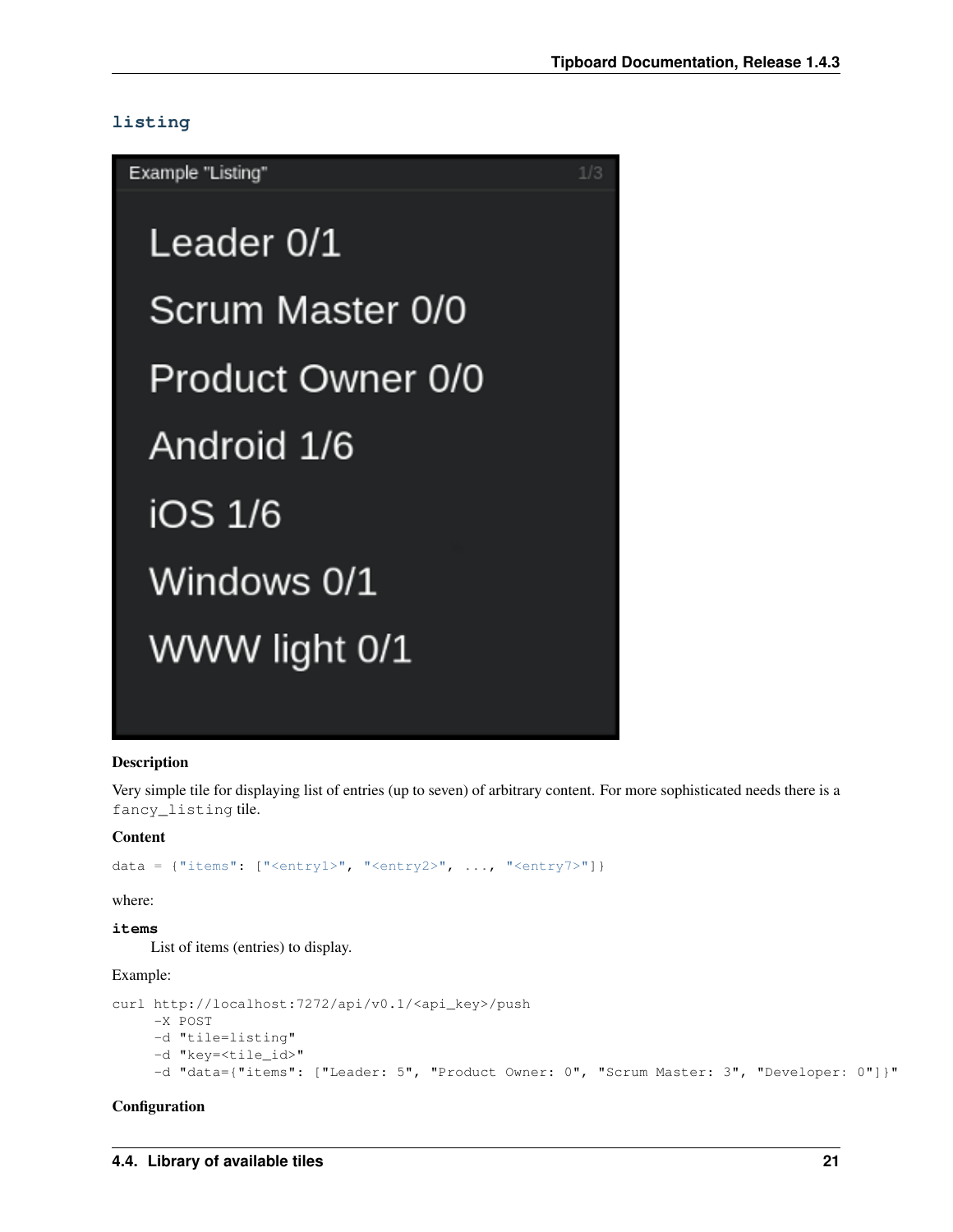This tile does not offer any configuration options.

### **bar\_chart**



#### Description

Tile displaying data in the form of horizontal bar charts. Each cart may consist of one or more series of data - in the latter case, such bars are grouped respectively. There are no "hard" limits when it comes to the number of charts/series, although we suggest to keep them down to 3 charts of 2 series each.

#### Content

```
data = {"title": "<title>",
    "subtitle": "<subtitle>",
    "ticks": ["<label1>", "<label2>", "<label3>" ...],
    "series_list": [[<val1>, <val2>, <val3>, ...],
                    [<val1>, <val2>, <val3>, ...]]
}
```
where: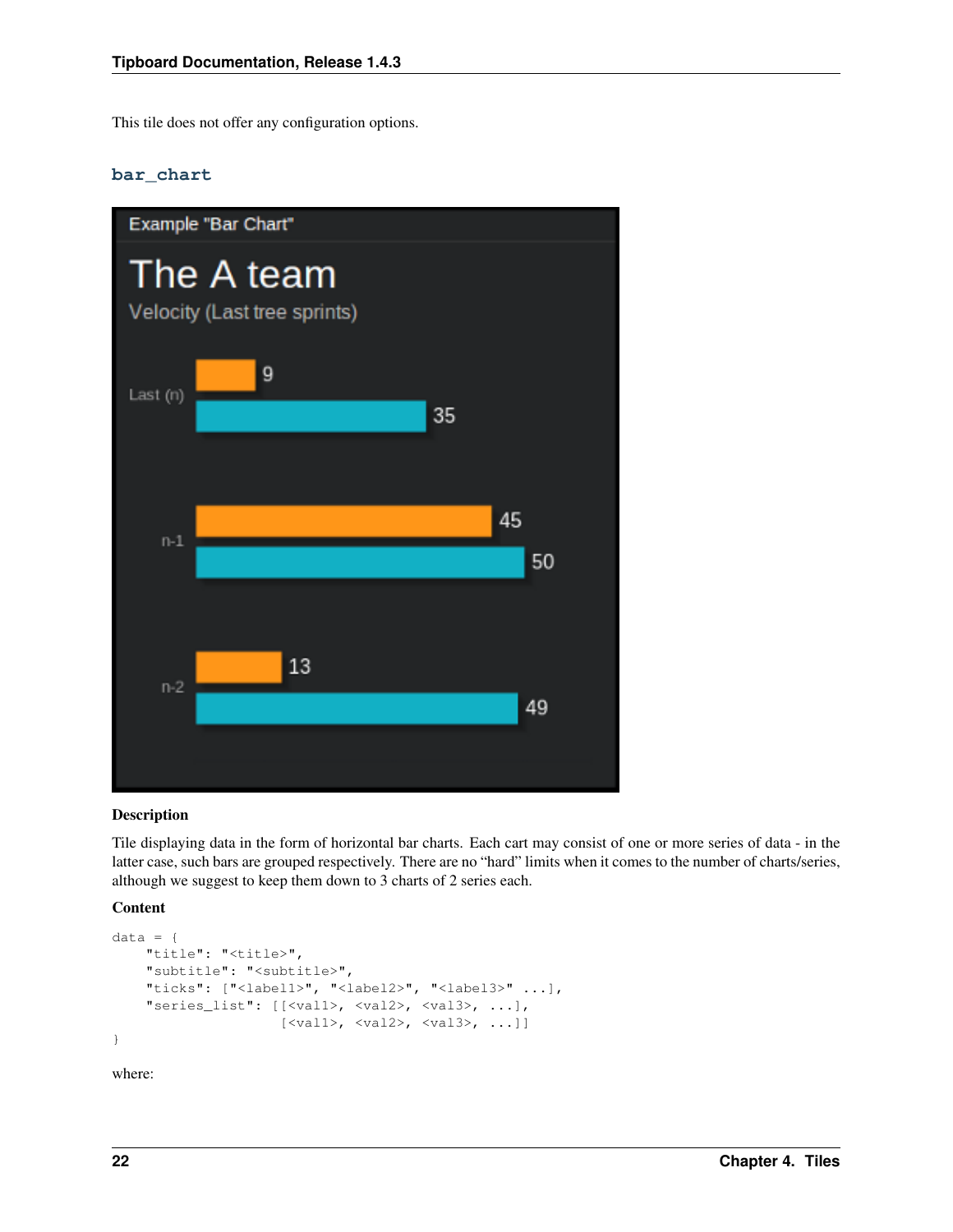#### **title, subtitle**

Title and subtitle displayed on the top of the tile.

#### **ticks**

Labels to be displayed on the left side of the charts.

#### **series\_list**

List of series, as name suggests.  $[1, 2]$  will give one chart of two bars,  $[3, 4, 5]$ ,  $[6, 7, 8]$ will give two charts of three bars each.

Example:

```
curl http://localhost:7272/api/v0.1/<api_key>/push
    -X POST
    -d "tile=bar_chart"
    -d "key=<tile_id>"
    -d 'data={"title": "The A-Team",
               "subtitle": "Velocity (Last tree sprints)",
               "ticks": ["n-2", "n-1", "Last (n)"],
               "series_list": [[49, 50, 35], [13, 45, 9]]}'
```
#### **Configuration**

This tile does not offer any configuration options.

Note: In case of displaying more than one charts on the same tile, the number of values in series\_list for every chart should be the same (and they should be equal to the number of ticks.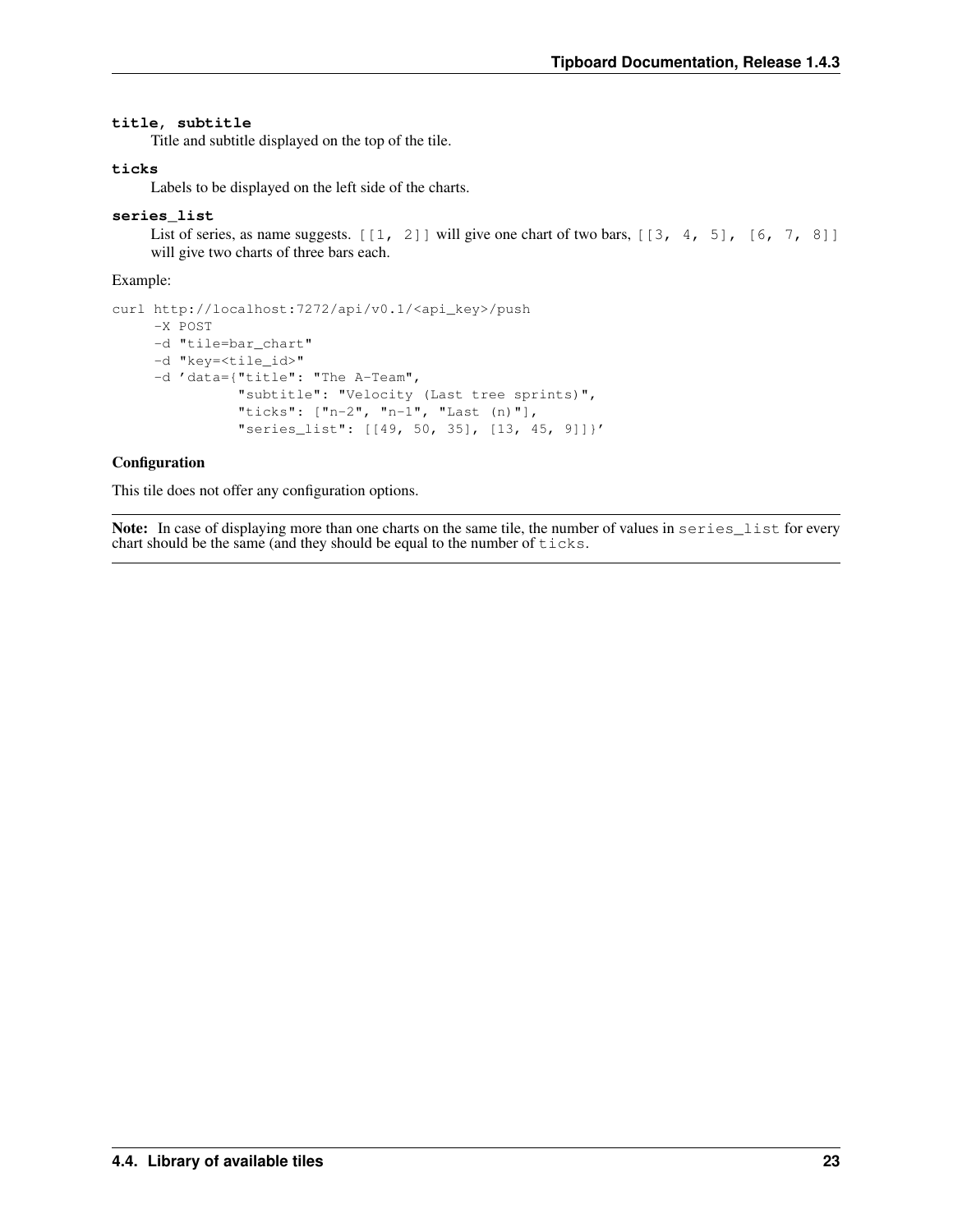### **fancy\_listing**

| Example "Fancy Listing" |                                       |  |  |  |  |  |
|-------------------------|---------------------------------------|--|--|--|--|--|
| <b>Jew label</b>        | New text<br>New desc                  |  |  |  |  |  |
| new label 2             | new text Lorem Ipsum is<br>new desc 2 |  |  |  |  |  |
| new label               | new text Lorem<br>new desc            |  |  |  |  |  |
|                         | new text 2<br>new desc 2              |  |  |  |  |  |
| new label               | new text<br>new desc                  |  |  |  |  |  |
| new label 2             | new text 2<br>new desc 2              |  |  |  |  |  |
| new label 2             | new text 2<br>new desc 2              |  |  |  |  |  |

#### Description

This tile is a more sophisticated version of listing tile offering colored labels and centering options. Each entry is an object containing three keys: label, text and description. Therefore, data (i.e. content) is just a list of such objects.

#### Content

```
"data" = [{"label": "<label1>", "text": "<entry1>", "description": "<desc1>" },
    {"label": "<label2>", "text": "<entry2>", "description": "<desc2>" }
]
```
where:

**label**

Smaller label displayed on the left which can be colored.

#### **text**

A textual entry to be displayed next to the label.

#### **description**

Subtitle displayed below text element.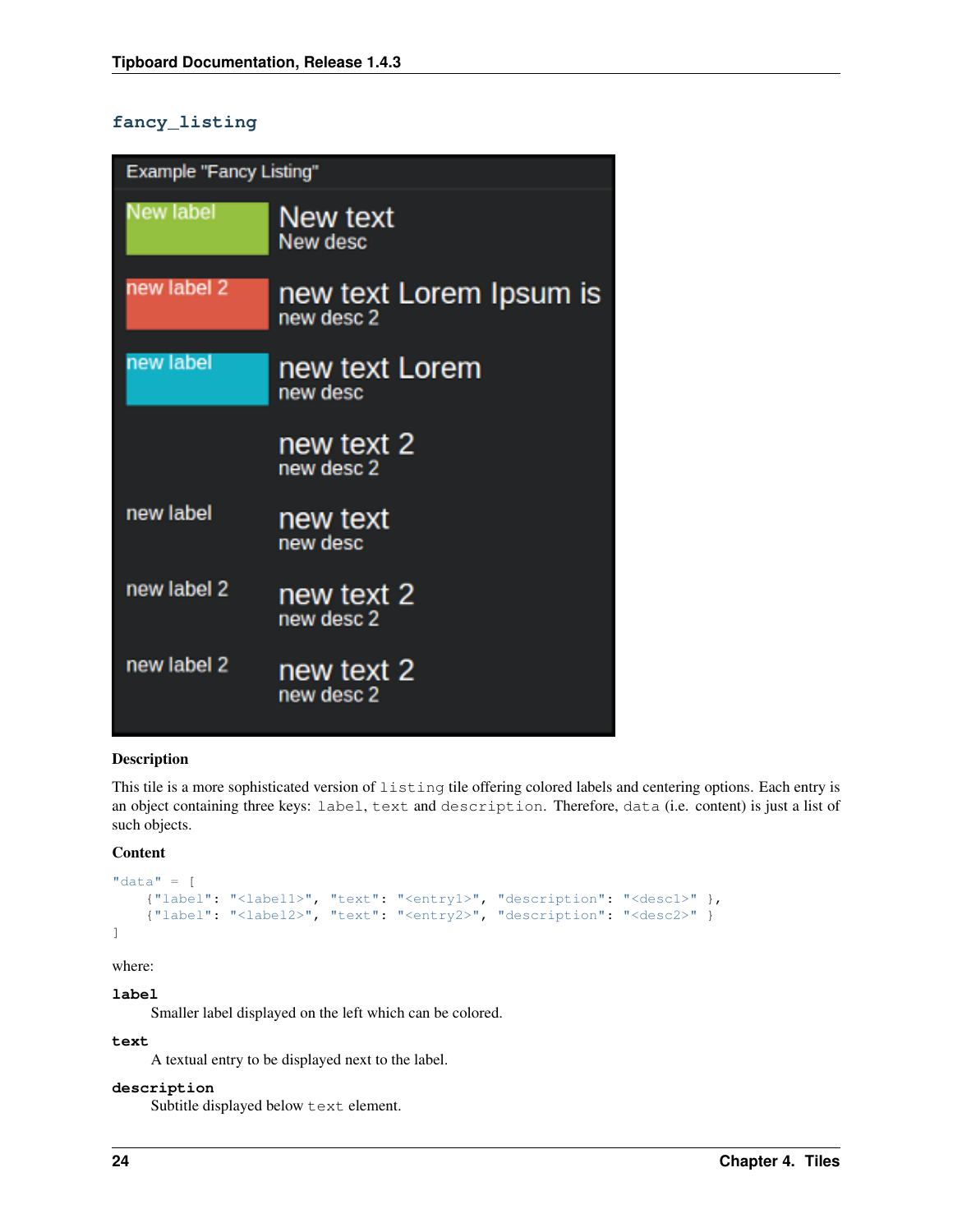Example:

```
curl http://localhost:7272/api/v0.1/<api_key>/push
    -X POST
    -d "tile=fancy_listing"
    -d "key=<tile_id>"
    -d 'data=[{"label": "My label 1", "text": "Lorem ipsum", "description": "such description" },
               {"label": "My label 2", "text": "Dolor sit", "description": "yet another" },
               {"label": "My label 3", "text": "Amet", "description": "" }]'
```
#### **Configuration**

```
value = f"vertical_center": <BOOLEAN>,
    "<position>": {
        "label_color": "<color>",
        "center": <BOOLEAN>
    },
}
```
where:

#### **vertical\_center**

Centers vertically all the entries (along with their labels).

New in version 1.3.0.

#### **position**

Tells which entry (starting from 1) should be a subject to label\_color and center (specified as subkeys of position).

#### **label\_color**

Sets the color of label for the entry given with position. Color can be specified in a hexadecimal form (#RRGGBB) or by name (e.g. green).

#### **center**

Centers horizontally entry's text and description (it does not affect label's position).

New in version 1.3.0.

#### Example:

```
curl http://localhost:7272/api/v0.1/<api_key>/tileconfig/<tile_id>
    -X POST
    -d 'value={"vertical_center": true,
                "1": {"label_color": "red", "center": true},
                "3": {"label_color": "green", "center": true }}'
```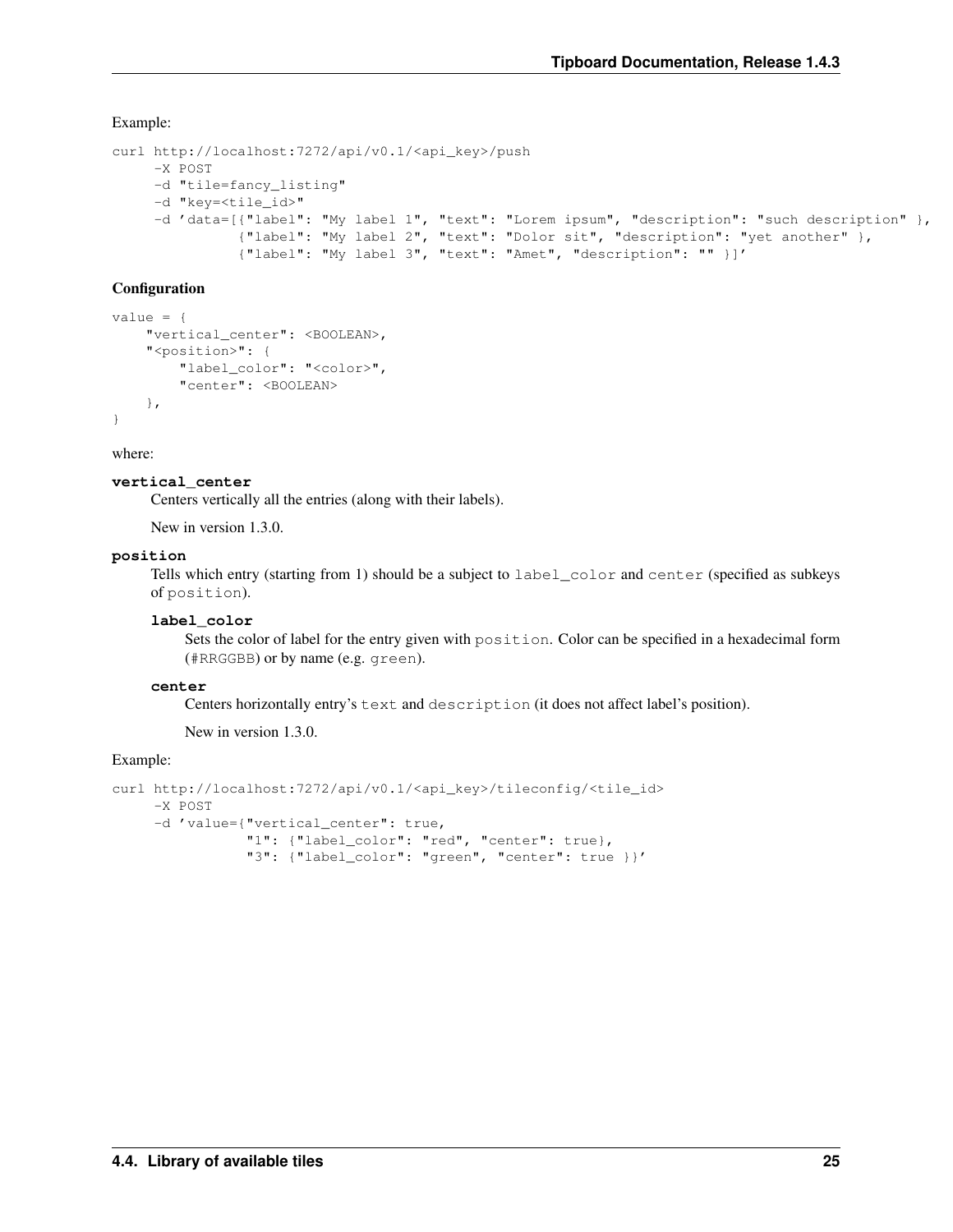#### **big\_value**



#### **Description**

This is a variation of simple\_percentage tile. It has slightly different footer (four possible values instead of just two; values are displayed on the right side of the label instead of below), and the main value (big\_value) is little bit bigger.

#### Content

```
data = \{"title": "<title>",
    "description": "<description>",
    "big-value": "<value>",
    "upper-left-label": "<label>",
    "upper-left-value": "<value>",
    "lower-left-label": "<label>",
    "lower-left-value": "<value>",
    "upper-right-label": "<label>",
    "upper-right-value": "<value>",
    "lower-right-label": "<label>",
    "lower-right-value": "<value>"
}
```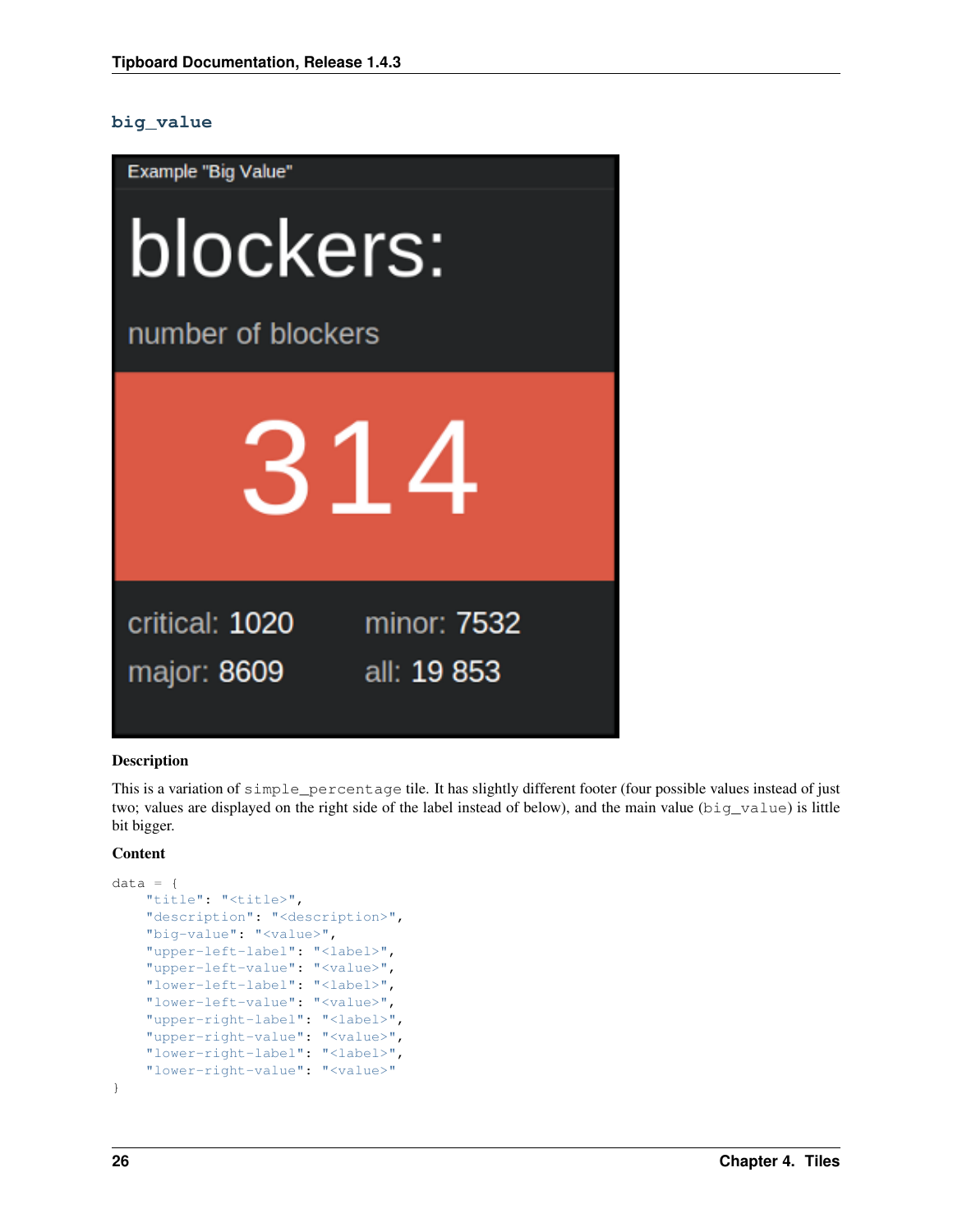where:

#### **title, description**

Title and description (subtitle) for the tile.

#### **big\_value**

Main value, which treated as a string, so it can contain symbols like  $\frac{1}{6}$  etc.

```
upper-left-value, lower-left-value, upper-right-value, lower-right-value
    Smaller, bottom-left and bottom-right values.
```

```
upper-left-label, lower-left-label, upper-right-label, lower-right-label
    Labels for above values.
```
Example:

```
curl http://localhost:7272/api/v0.1/<api_key>/push
     -X POST
     -d "tile=big_value"
     -d "key=<tile_id>"
     -d 'data={"title": "Tickets",
               "description": "number of blockers",
               "big-value": "314",
               "upper-left-label": "critical:",
               "upper-left-value": "1020",
               "lower-left-label": "major:",
               "lower-left-value": "8609",
               "upper-right-label": "minor:",
               "upper-right-value": "7532",
               "lower-right-label": "all:",
               "lower-right-value": "19 853"}'
```
#### **Configuration**

```
value = {
    "big_value_color": "<color>",
    "fading_background": <BOOLEAN>
}
```
#### where:

#### **big\_value\_color**

Background color for big\_value in a hexadecimal form or color name (e.g. #94C140 or green).

#### **fading\_background**

Turns on/off background pulsation for big\_value (may be useful for alerts etc.).

New in version 1.3.0.

#### Example:

```
curl http://localhost:7272/api/v0.1/<api_key>/tileconfig/<tile_id>
    -X POST
    -d 'value={"big_value_color": "green", "fading_background": true}'
```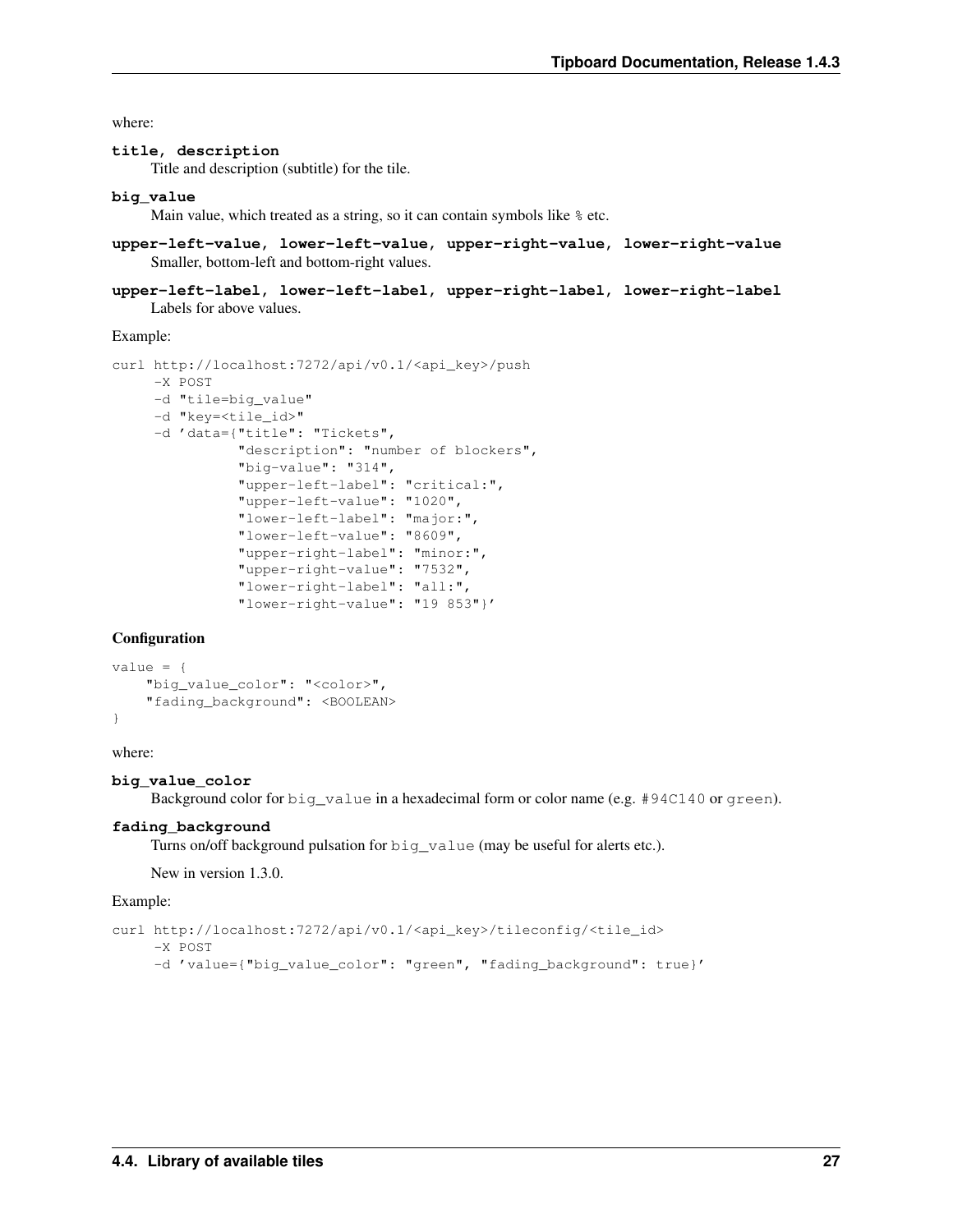#### **just\_value**



#### Description

Tile for displaying single, short information with a possibility to change its background color.

#### Content

```
"data" = \{"title": "<title>",
    "description": "<description>",
    "just-value": "<value>"
}
```
where:

#### **title, description**

Title and description (subtitle) for the tile.

#### **just-value**

Value to be displayed on the tile, with optionally colored background.

Example: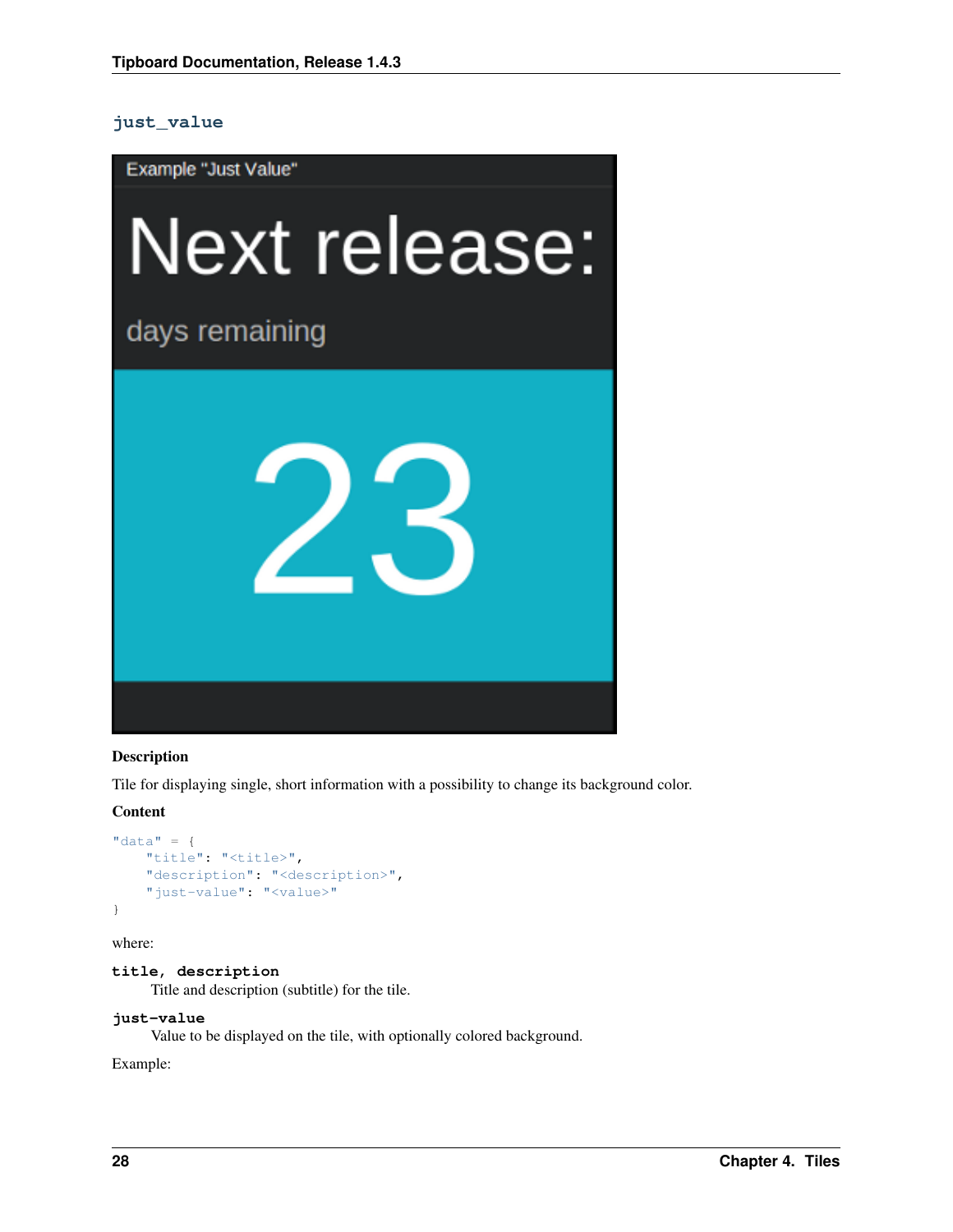```
curl http://localhost:7272/api/v0.1/<api_key>/push
    -X POST
    -d "tile=just_value"
    -d "key=<tile_id>"
    -d 'data={"title": "Next release:", "description": "(days remaining)", "just-value": "23"}'
```
#### **Configuration**

```
value = f"just-value-color": "<color>",
    "fading_background": <BOOLEAN>
}
```
where:

#### **just-value-color**

Background color for just-value in a hexadecimal form or color name (e.g. #94C140 or green).

#### **fading\_background**

Turns on/off background pulsation for just-value (may be useful for alerts etc.).

New in version 1.3.0.

Example:

```
curl http://localhost:7272/api/v0.1/<api_key>/tileconfig/<tile_id>
```

```
-X POST
```

```
-d 'value={"just-value-color": "green", "fading_background": true}'
```


### **advanced\_plot**

#### **Description**

This tile is for more demanding users. It basically allows to display arbitrary type of chart/plot from the [jqPlot](http://www.jqplot.com/) library, along with the title and description (both are optional).

Before you start experimenting with jqPlot library, we suggest to familiarize yourself with [this manual.](http://www.jqplot.com/docs/files/usage-txt.html#jqPlot_Usage) After that you should check out [options tutorial](http://www.jqplot.com/docs/files/optionsTutorial-txt.html#Options_Tutorial) and [options summary.](http://www.jqplot.com/docs/files/jqplot-core-js.html)

Here you will find [some examples.](http://www.jqplot.com/deploy/dist/examples/)

Content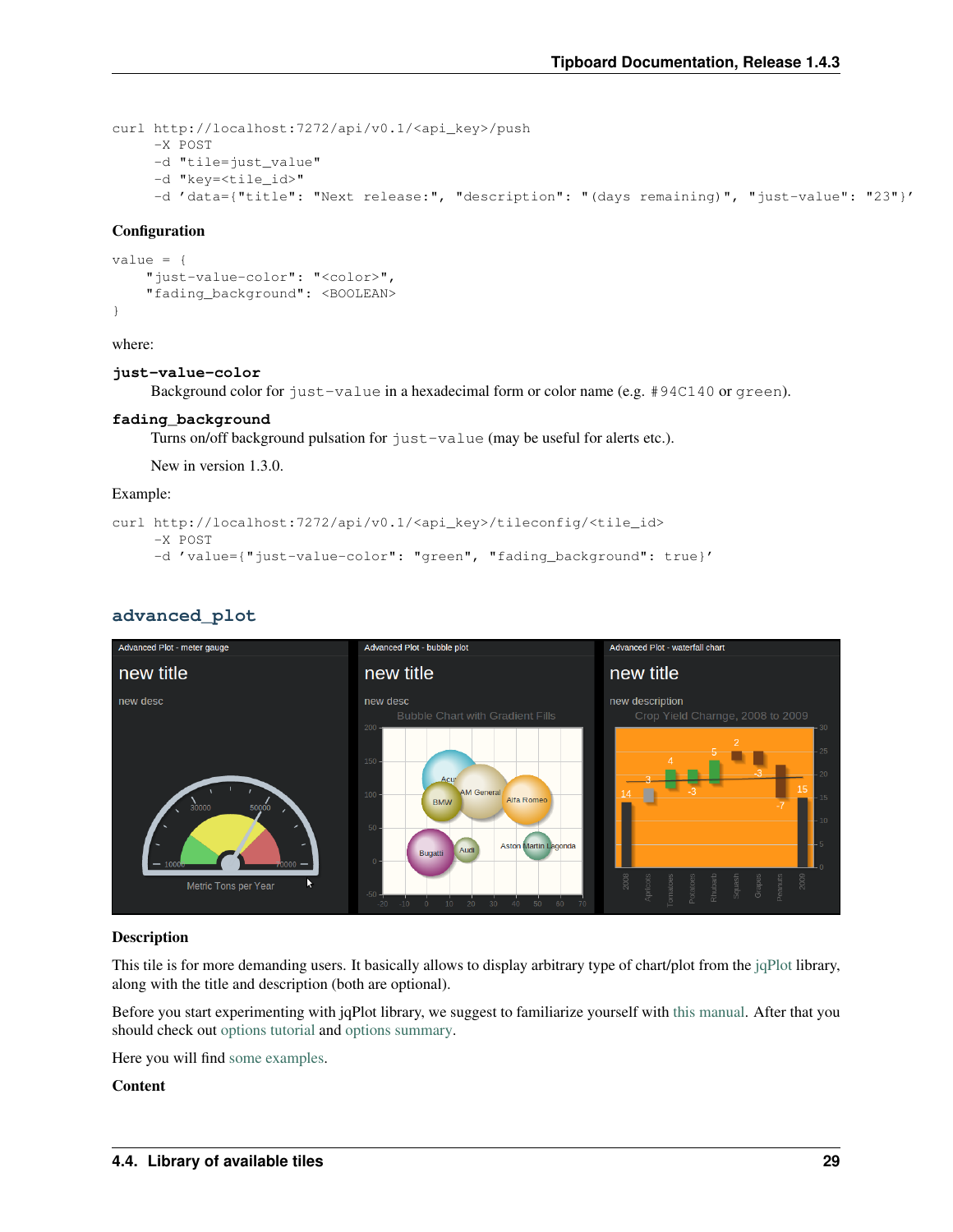```
"data" = \{"title": "<tile>",
    "description": "<description>",
    "plotData": "<data>"
}
```
where:

#### **title, description**

Title and description (subtitle) for the tile.

#### **plotData**

Data that will be fed directly to your plot. Its form depends on the specific type of plot that you are going to use - see jqPlot's documentation for the details.

Example (using horizontal [Bar Chart](http://www.jqplot.com/deploy/dist/examples/barTest.html) - third example from the top):

```
curl http://localhost:7272/api/v0.1/<api_key>/push
    -X POST
    -d "tile=advanced_plot"
    -d "key=<tile_id>"
    -d 'data={"title": "Metric Tons per Year", "description": "",
               "plotData": [[[2,1], [4,2], [6,3], [3,4]],
                             [ [5,1], [1,2], [3,3], [4,4]],[ [4,1], [7,2], [1,3], [2,4]]]
```
Note: Keep in mind that advanced\_plot can display arbitrary charts from jqPlot library, and more than often they are quite different when it comes to the parameters required etc.

#### Configuration

```
value = {
  "value": "<jqplot_config>"
}
```
#### where:

#### **value**

Raw configuration that will be passed directly to jqPlot and which should obey the rules defined by the jqPlot library. Internally, this config will be passed as  $\hat{s}$ . jqplot (some-container, some-data, our-config).

If such configuration contains one of jqPlot's renderers, its name should be passed as a string, according to the table below: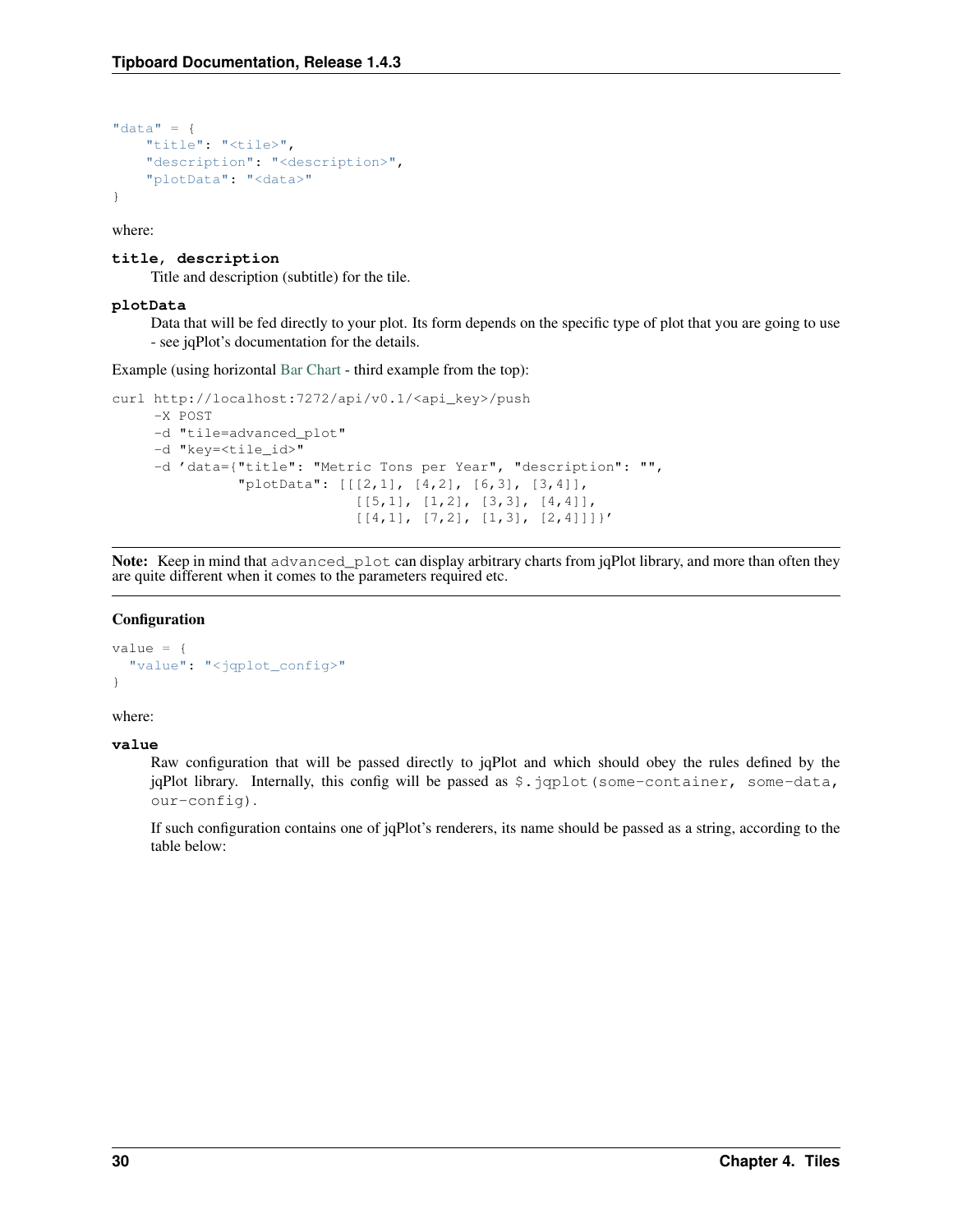| jqPlot's renderer                 | string to send            |
|-----------------------------------|---------------------------|
| \$.iqplot.BarRenderer             | "BarRenderer"             |
| \$.jqplot.BlockRenderer           | "BlockRenderer"           |
| \$.jqplot.BubbleRenderer          | "BubbleRenderer"          |
| \$.jqplot.CanvasAxisLabelRenderer | "CanvasAxisLabelRenderer" |
| \$.jqplot.CanvasAxisTickRenderer  | "CanvasAxisTickRenderer"  |
| \$.jqplot.CanvasTextRenderer      | "CanvasTextRenderer"      |
| \$.jqplot.CategoryAxisRenderer    | "CategoryAxisRenderer"    |
| \$.jqplot.DateAxisRenderer        | "DateAxisRenderer"        |
| \$.jqplot.DonutRenderer           | "DonutRenderer"           |
| \$.jqplot.EnhancedLegendRenderer  | "EnhancedLegendRenderer"  |
| \$.jqplot.FunnelRenderer          | "FunnelRenderer"          |
| \$.jqplot.LogAxisRenderer         | "LogAxisRenderer"         |
| \$.jqplot.MekkoAxisRenderer       | "MekkoAxisRenderer"       |
| \$.jqplot.MekkoRenderer           | "MekkoRenderer"           |
| \$.jqplot.MeterGaugeRenderer      | "MeterGaugeRenderer"      |
| \$.jqplot.OhlcRenderer            | "OhlcRenderer"            |
| \$.jqplot.PieRenderer             | "PieRenderer"             |
| \$.jqplot.PyramidAxisRenderer     | "PyramidAxisRenderer"     |
| \$.jqplot.PyramidGridRenderer     | "PyramidGridRenderer"     |
| \$.jqplot.PyramidRenderer         | "PyramidRenderer"         |

Example (using horizontal [Bar Chart](http://www.jqplot.com/deploy/dist/examples/barTest.html) - third example from the top):

```
curl http://localhost:7272/api/v0.1/<api_key>/tileconfig/<tile_id>
    -X POST
    -d 'value={
            "seriesDefaults": {
                "trendline": {"show": false},
                "renderer":"BarRenderer",
                "pointLabels": {"show": true, "location": "e", "edgeTolerance": -15},
                "shadowAngle": 135,
                "rendererOptions": {"barDirection": "horizontal"}
            },
            "axes": {"yaxis": { "renderer": "CategoryAxisRenderer"}}}'
```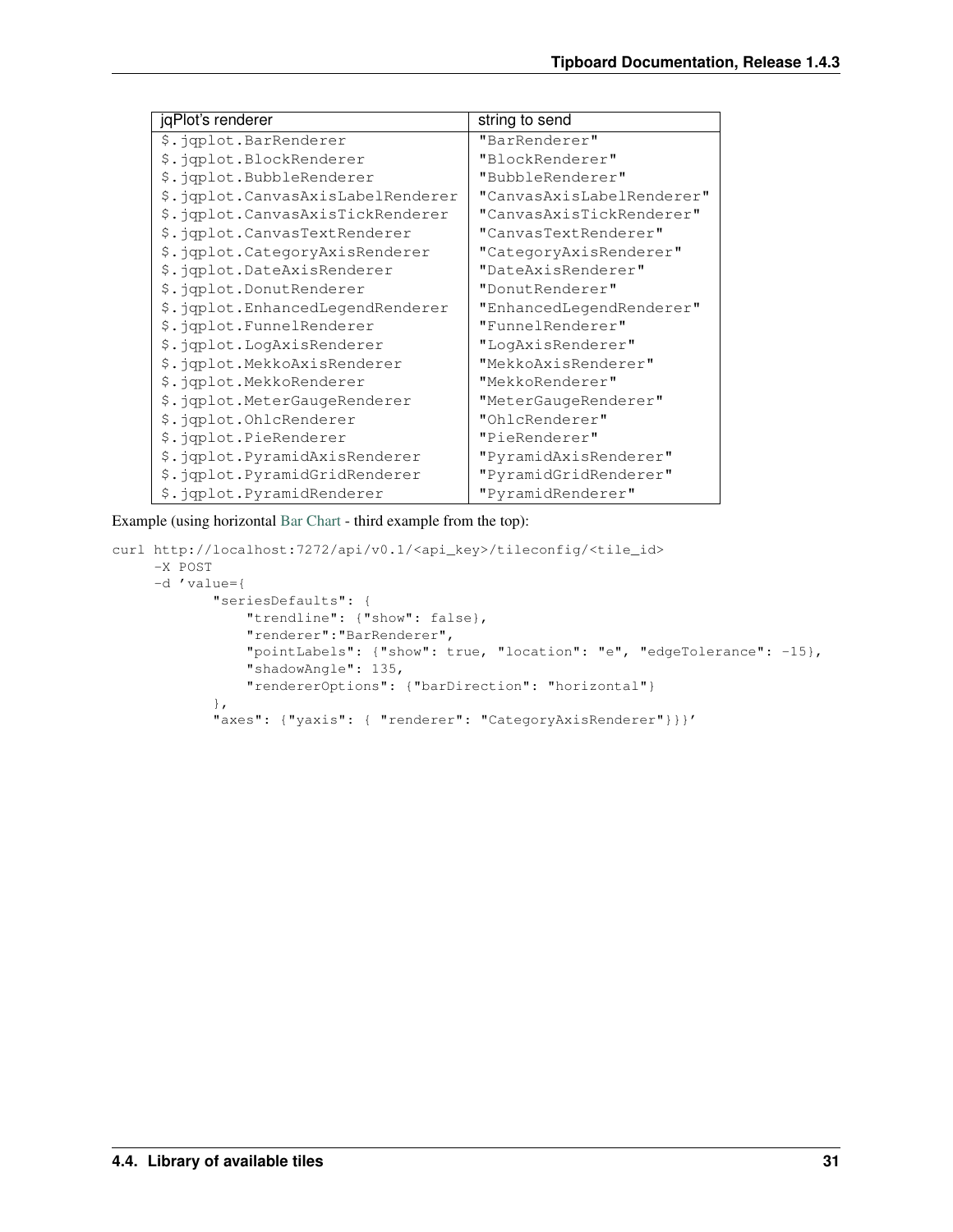### **norm\_chart**





#### Description

"Curve vs norm" style chart. Suitable for situations, when you want to compare some data with expected value ("norm") or put an emphasis on y-axis values.

#### Content

```
"data" = {"title": "<title>",
    "description": "<description>",
    "plot_data": [ [<series1>], [<series2>], [<series3>], ... ]
}
```
where:

#### **title, description**

Title and description (subtitle) for the tile.

#### **plot\_data**

Data for charts in a form of list of series, where each series designates single chart; each element of a given series is a pair [x\_axis\_value, y\_axis\_value].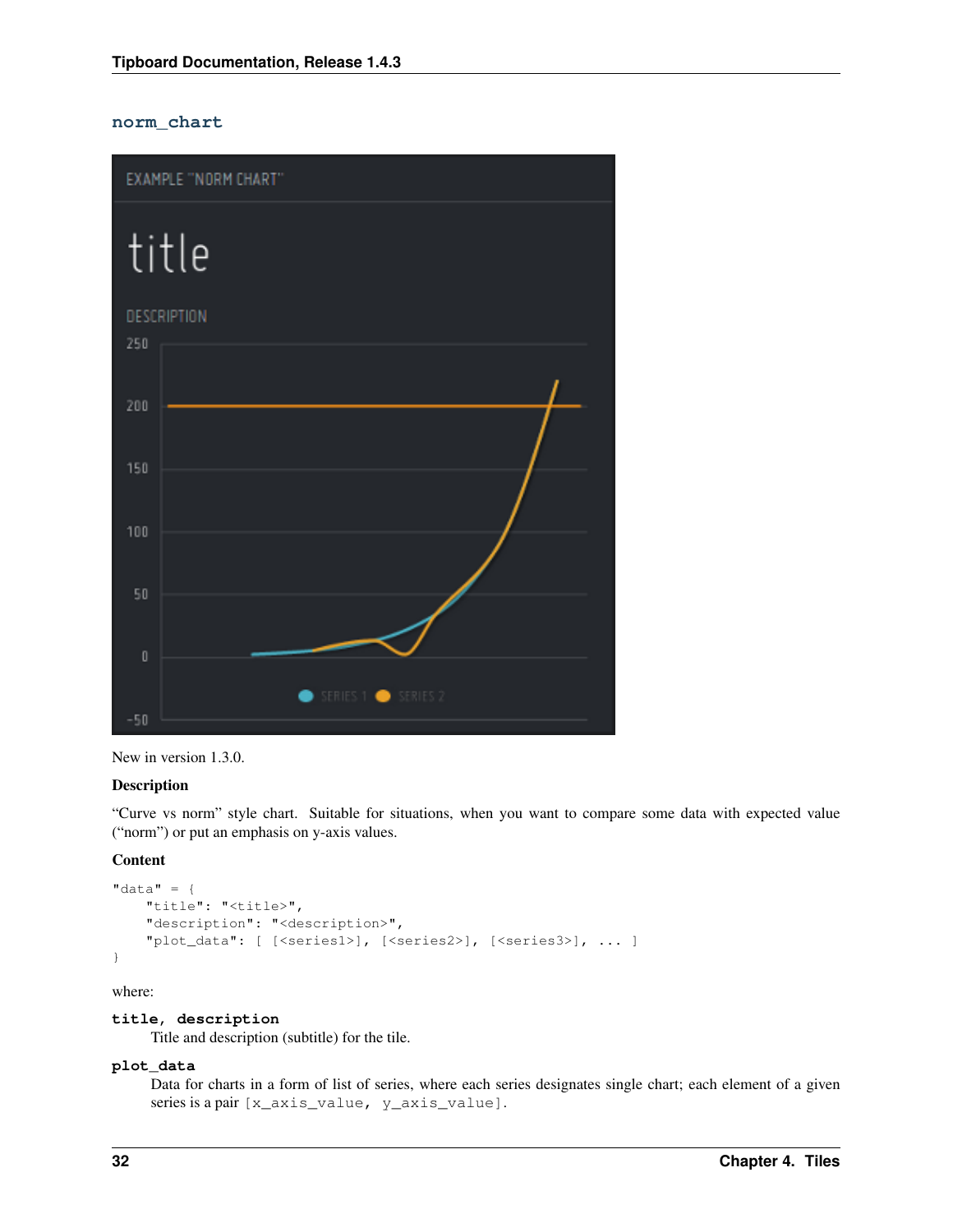Example:

```
curl http://localhost:7272/api/v0.1/<api_key>/push
    -X POST
    -d "tile=norm_chart"
    -d "key=<tile_id>"
    -d 'data={"title": "My title",
               "description": "Some description",
               "plot_data": [[[1, 2], [3, 5.12], [5, 13.1], [7, 33.6], [9, 85.9], [11, 219.9]],
                             [(6, 2], [3, 5.12], [5, 13.1], [7, 33.6], [9, 85.9], [11, 219.9]]]'
```
#### **Configuration**

```
value = {
    "easyNorms": [["<color>", <y-value>, <line_width>], ...]
}
```
where:

#### **easyNorms**

List of norms to be displayed. Each norm consists of three elements:

#### **color**

Color which given norm should use - in a hexadecimal form or color name (e.g.  $\#94C140$  or green).

#### **y-value**

Value for the norm.

#### **line\_width**

Line thickness for the norm (in pixels).

Example:

```
curl http://localhost:7272/api/v0.1/<api_key>/tileconfig/<tile_id>
    -X POST
    -d 'value={"easyNorms": [["yellow", 200, 2], ["green", 100, 2]]}'
```
Note: In order to keep brevity, all examples presented in specifications above do not include any escape characters. Therefore, it's up to you to insert them where necessary.

And also, remember to set all the elements in angle brackets (e.g.  $\langle$ api\_key>,  $\langle$ tile\_id> etc.) to reflect your configuration.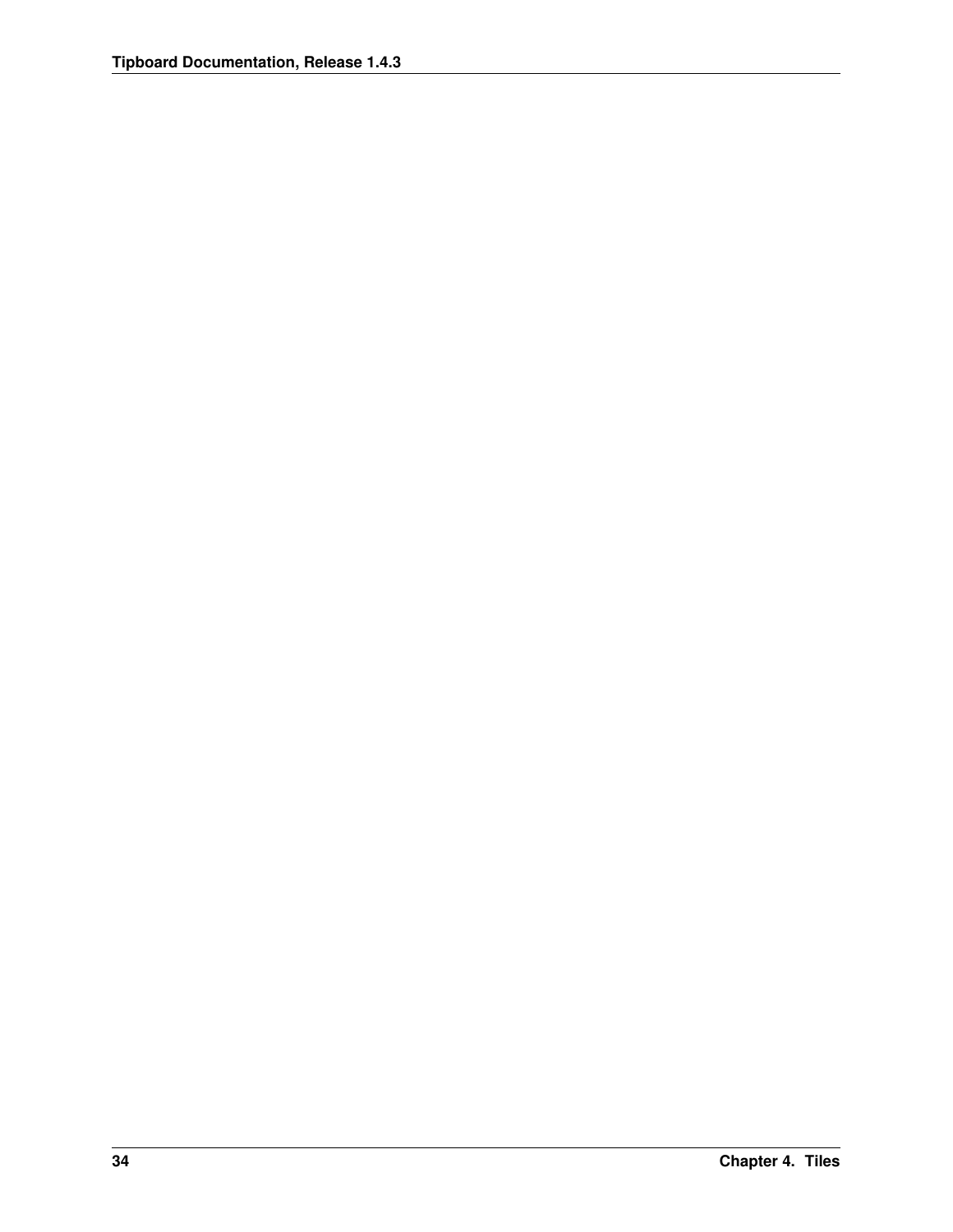<span id="page-38-0"></span>One of the advantages of Tipboard is flexibility in feeding tiles with data. We achieve that by providing a simple, REST API - that way, your feeding scripts may be written in any language (Python, Ruby, Bash, Perl, PHP - you name it). The only limitation is the format of input data accepted by a given tile type (see *[Library of available tiles](#page-15-1)* for the details).

To experiment with resources specified below you can use tools like [Advanced REST Client](http://chromerestclient.appspot.com/) (Chrome extension), or [cURL,](http://curl.haxx.se/) if you prefer working from command line. For Python programmers, there's an excellent [Requests](http://docs.python-requests.org/en/latest/) library, which we strongly recommend.

# <span id="page-38-1"></span>**API key**

To send anything to your tiles, first you have to get your API key. This unique key is generated for you automatically during Tipboard's installation and may be read in the  $\sim$ /.tipboard/settings-local.py file - it is a sequence of characters starting with API\_KEY, e.g.:

API\_KEY = 'e2c3275d0e1a4bc0da360dd225d74a43'

If you can't see any such string, just add the key manually (it doesn't have to be as long and hard to memorize as the one above, though).

Note: Every change in settings-local.py file requires restart of the application.

# <span id="page-38-2"></span>**Available resources**

Current API version: v0.1

Note: In 99% of cases, probably only push and tileconfig will be of interest to you (and maybe tiledata too).

<span id="page-38-3"></span>**POST /api/**(*api\_version*)**/**

*api\_key***/push** Feeds tiles with data. Input data should be provided in the format that complies with the one used in a desired tile. Note: a tile to which data will be sent is defined by the key included in the data sent rather than by *tile\_id* as in cases below.

#### **Parameters**

• api\_version – version of API to be used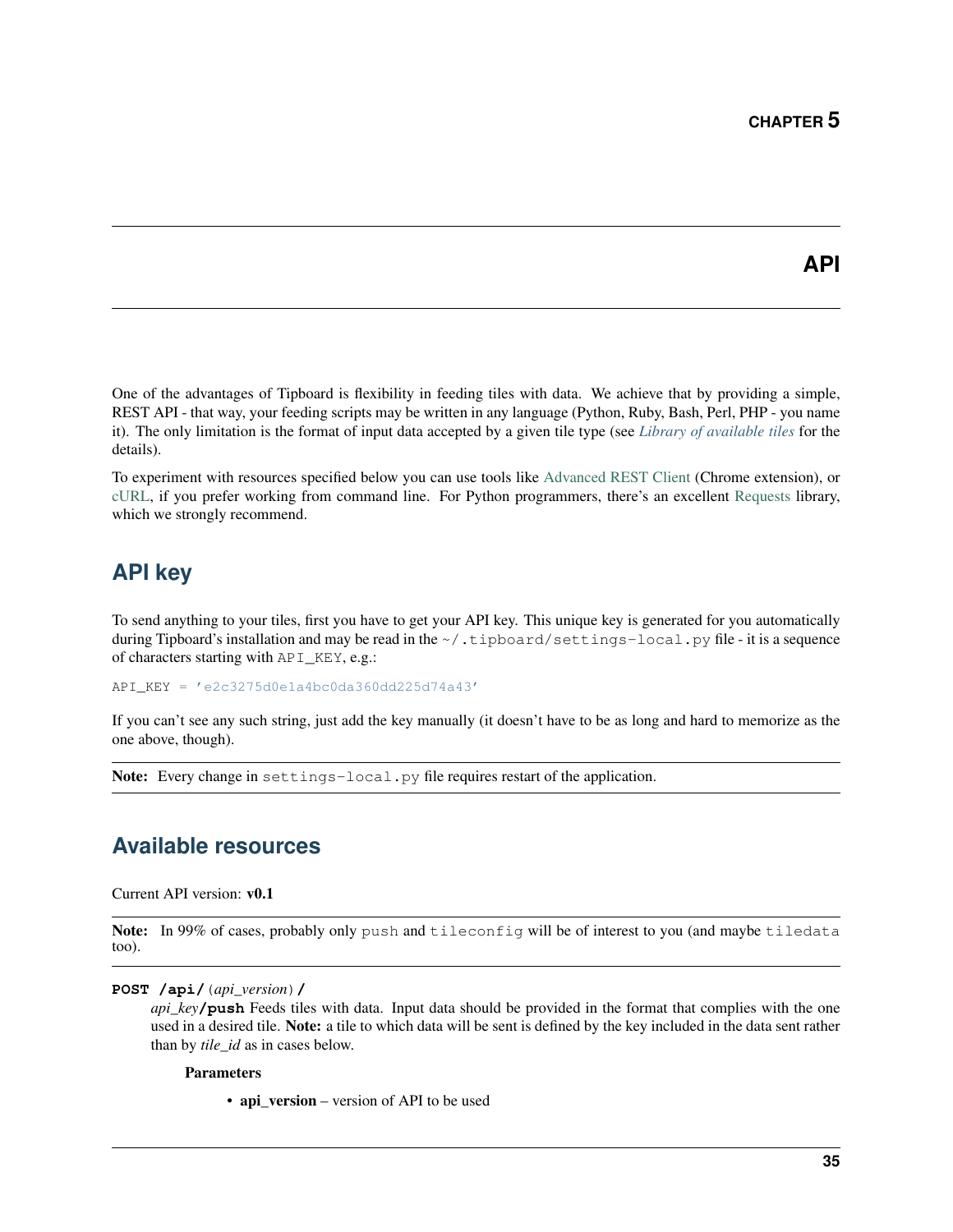• api\_key – your API key

#### Example request:

```
POST /api/v0.1/my_key/push
Host: localhost:7272
POST data: tile=text key=id_1 data={"text": "Hello world!"}
```
#### Example response:

```
HTTP/1.1 200 OK
Content-Type: text/html; charset=UTF-8
```

```
Tile's data pushed successfully.
```
#### <span id="page-39-1"></span>**POST /api/**(*api\_version*)**/**

*api\_key***/tileconfig/***tile\_id* Configures tile specified by *tile\_id*. The configuration should comply with the specification of a given tile type.

#### Parameters

- api\_version version of API to be used
- api\_key your API key
- tile\_id unique tile's ID from your layout\_config.yaml file

#### Example request:

```
GET /api/v0.1/my_key/tileconfig/id_1
Host: localhost:7272
POST data: value={"font_color": "#00FF00"}
```
#### Example response:

```
HTTP/1.1 200 OK
Content-Type: text/html; charset=UTF-8
```

```
Tile's config updated.
```
#### <span id="page-39-2"></span>**DELETE /api/**(*api\_version*)**/**

*api\_key***/tileconfig/***tile\_id* Resets configuration of the tile specified by *tile\_id*.

#### Parameters

- api version version of API to be used
- api\_key your API key
- tile\_id unique tile's ID from your layout\_config.yaml file

#### Example request:

```
DELETE /api/v0.1/my_key/tileconfig/id_1
Host: localhost:7272
```
#### Example response:

```
HTTP/1.1 200 OK
Content-Type: text/html; charset=UTF-8
```

```
Tile's config deleted.
```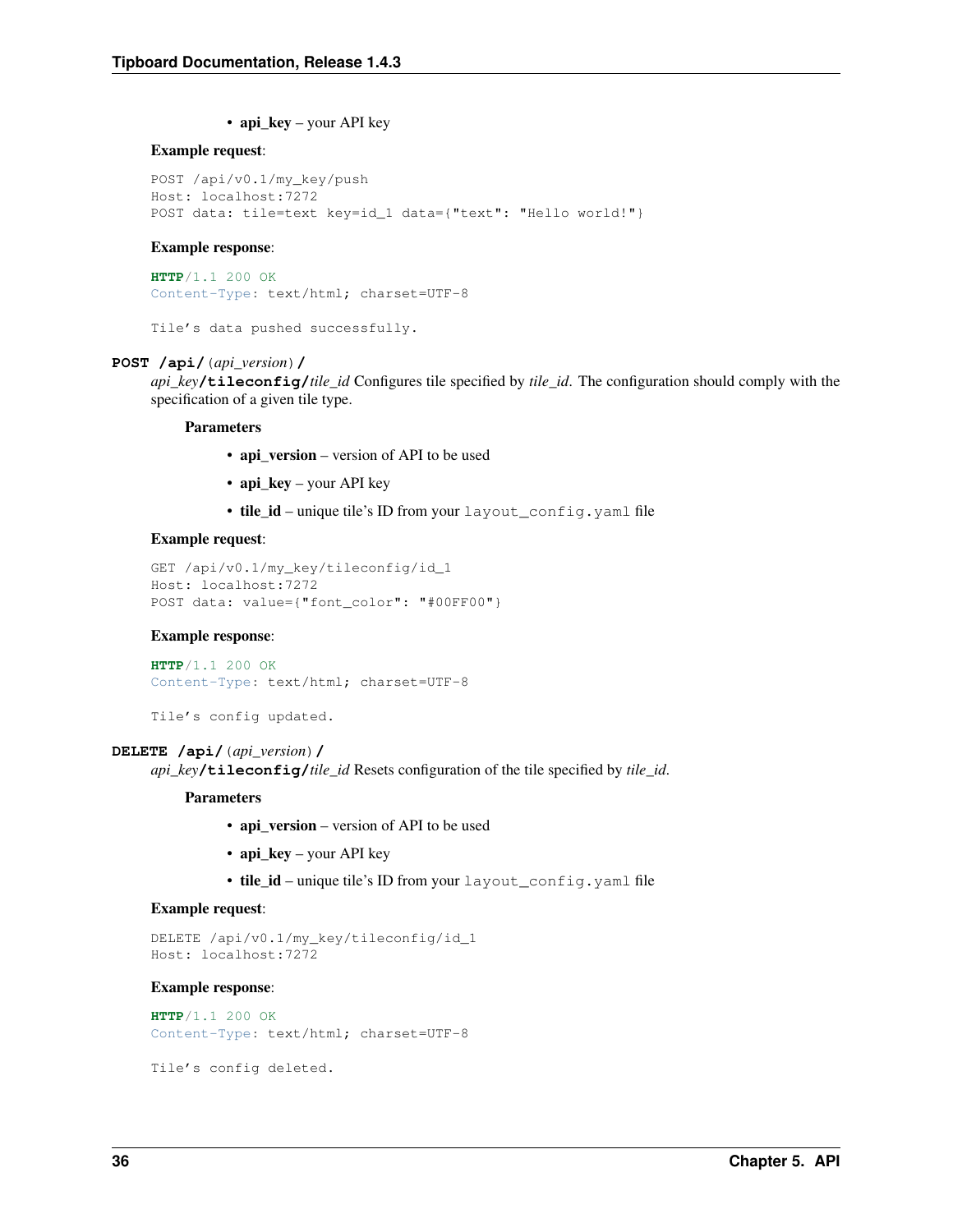#### **GET /api/**(*api\_version*)**/**

*api\_key***/tiledata/***tile\_id* Retrieves data belonging to the tile specified by *tile\_id*. May be useful in cases when you need to re-fetch some parts of your data (e.g. when updating your team's stats) or just for diagnostics.

#### Parameters

- api version version of API to be used
- api\_key your API key
- tile\_id unique tile's ID from your layout\_config.yaml file

#### Example request:

```
GET /api/v0.1/my_key/tiledata/id_1
Host: localhost:7272
```
#### Example response:

```
HTTP/1.1 200 OK
Content-Type: application/json; charset=UTF-8
```

```
{
    "tile_template": "text",
    "meta": {
        "font_color": "#ff9618",
        "font_size": "45px"
    },
    "data": {
        "text": "Lorem ipsum."
    },
    "id": "id_1"
}
```
#### <span id="page-40-1"></span>**DELETE /api/**(*api\_version*)**/**

*api\_key***/tiledata/***tile\_id* Removes everything belonging to the tile given by *tile\_id* from Redis.

#### Parameters

- api\_version version of API to be used
- api\_key your API key
- tile id unique tile's ID from your layout config.yaml file

#### Example request:

```
DELETE /api/v0.1/my_key/tiledata/id_1
Host: localhost:7272
```
#### Example response:

```
HTTP/1.1 200 OK
Content-Type: text/html; charset=UTF-8
```

```
Tile's data deleted.
```
#### <span id="page-40-0"></span>**GET /api/**(*api\_version*)**/**

*api key*/info Provides information on project and user configuration. This resource has been created for debugging purposes.

#### Parameters

• api\_version – version of API to be used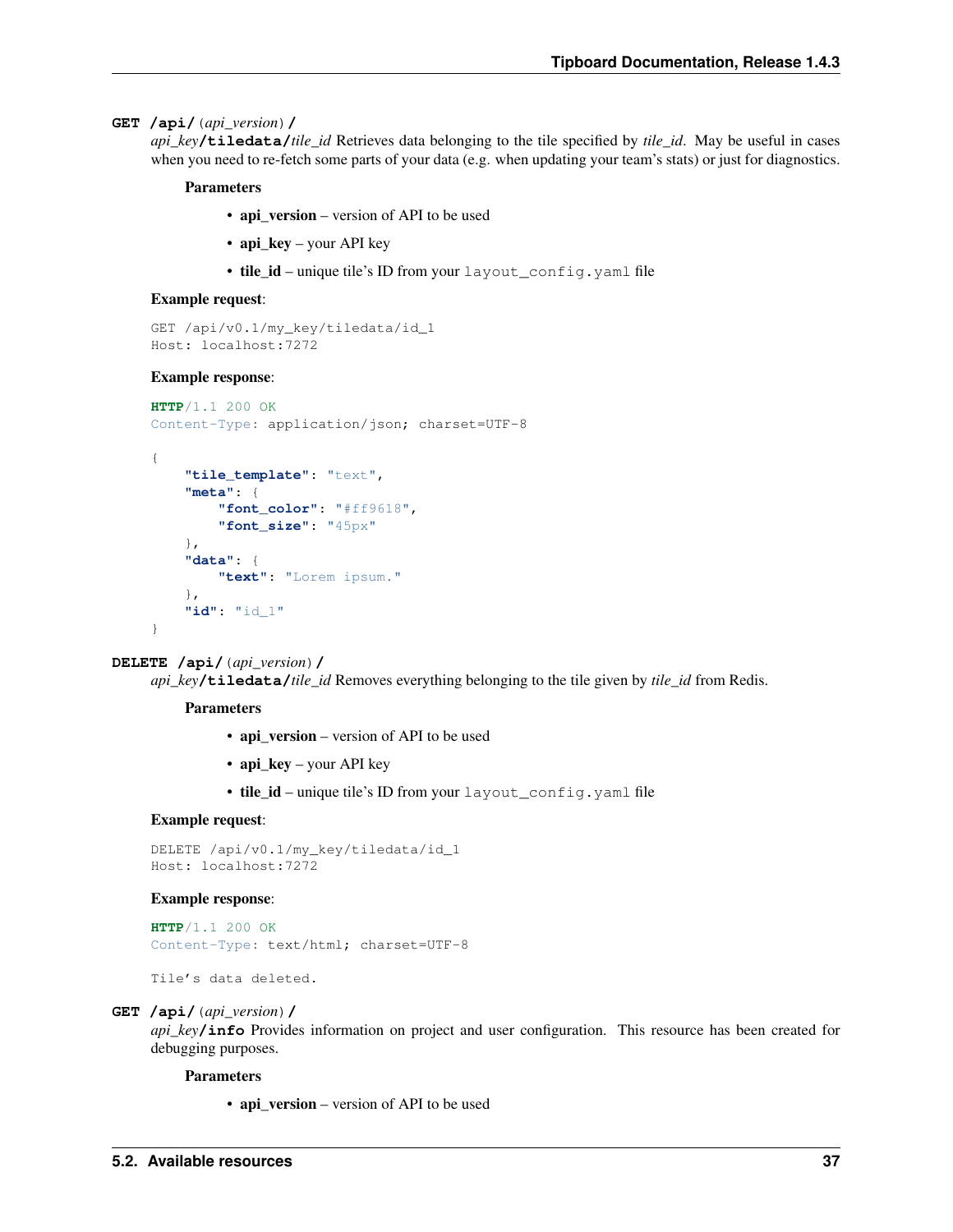• api\_key – your API key

### Example request:

GET /api/v0.1/my\_key/info Host: localhost:7272

#### Example response:

```
HTTP/1.1 200 OK
Content-Type: application/json; charset=UTF-8
```

```
{
    "tipboard_version": "1.3.0",
    "project_layout_config": "/home/pylabs/.tipboard/layout_config.yaml",
    "redis_db": {
       "host": "localhost",
        "db": 4,
        "port": 6379
    },
    "project_name": "pylabs"
}
```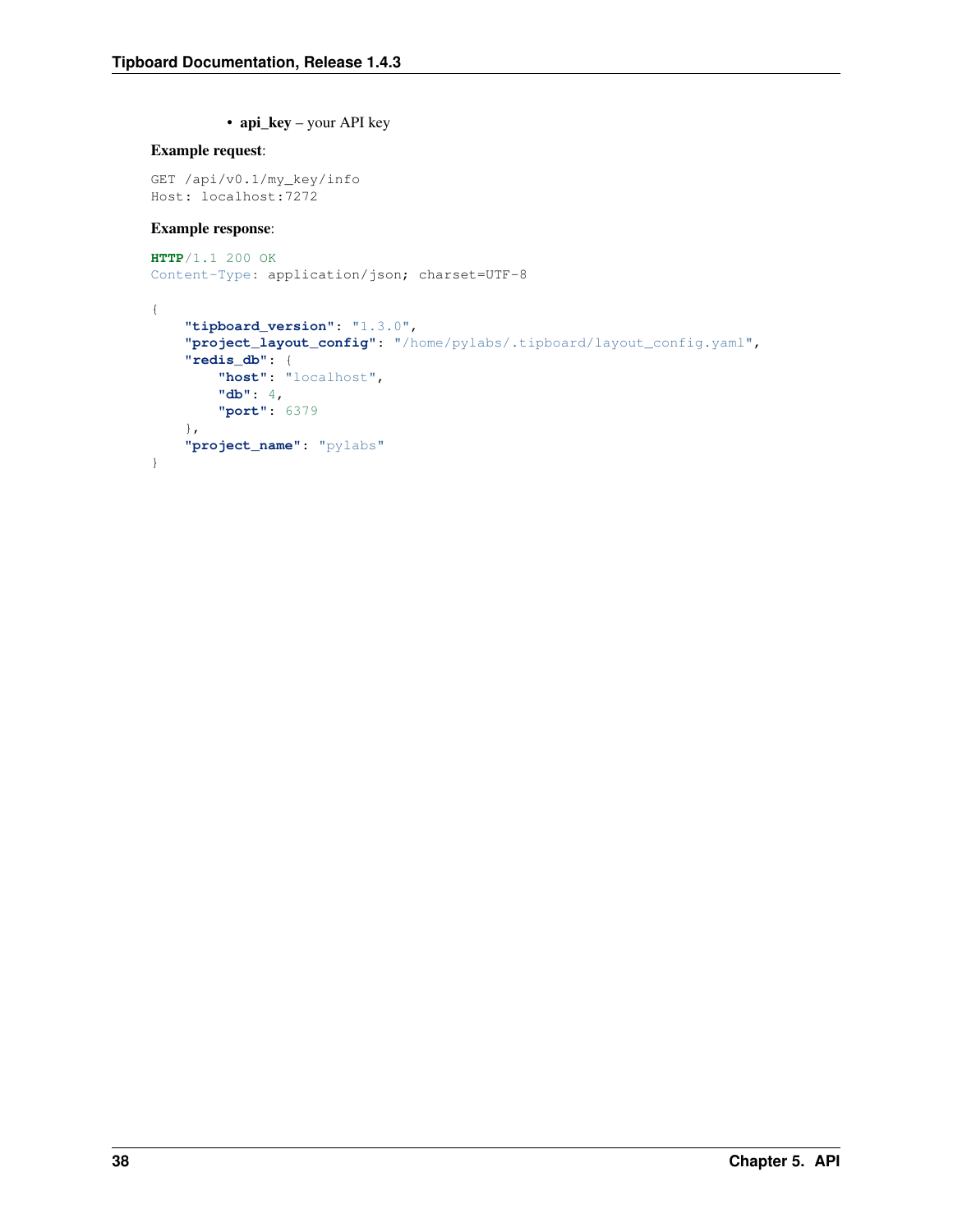# **Extras**

<span id="page-42-0"></span>Here you will find description of components which are not a part of the Tipboard project *per se*, although they may be useful to some of its users. Assuming standard installation, you can find them here:

<path\_to\_your\_virtualenv>/lib/python2.7/site-packages/tipboard/extras

Note: If you have developed something of similar nature and you are willing to share it, we encourage you to make a pull request to our repo. Thanks!

# <span id="page-42-1"></span>**jira-ds.py**

Script for fetching frequently used data from [JIRA](https://www.atlassian.com/software/jira) issue tracker, in order to present it on your dashboards. Returns requested data to stdout in JSON format. For the list of available options see  $jira-ds.py$  -help.

This script is basically a wrapper around jira-ds.js, so those two files shouldn't be separated. Requires [CasperJS](http://casperjs.org/) and [PhantomJS](http://phantomjs.org/) installed somewhere in your path (we suggest using [npm](http://nodejs.org/) for that).

Before you start using them, remember to fill in JIRA\_CREDENTIALS and JIRA\_BASE\_URL (in jira-ds.py) as well as url\_jira and url\_jira\_login (in jira-ds.js) with the your JIRA credentials, location of your JIRA instance and its login page.

Tested with JIRA 6.1.x.

### <span id="page-42-2"></span>**client\_code\_example.py**

Simple Python script targeted to novice users serving as an example how to glue together three steps: fetching data, processing it and then sending it to the tile. See comments in the source code for further explanation.

### <span id="page-42-3"></span>**fabfile.py**

Script for quick, automated installations on remote machines.

You need to have [fabric](https://github.com/ronnix/fabtools) and [fabtools](http://fabtools.readthedocs.org) to use remote install script.

Run: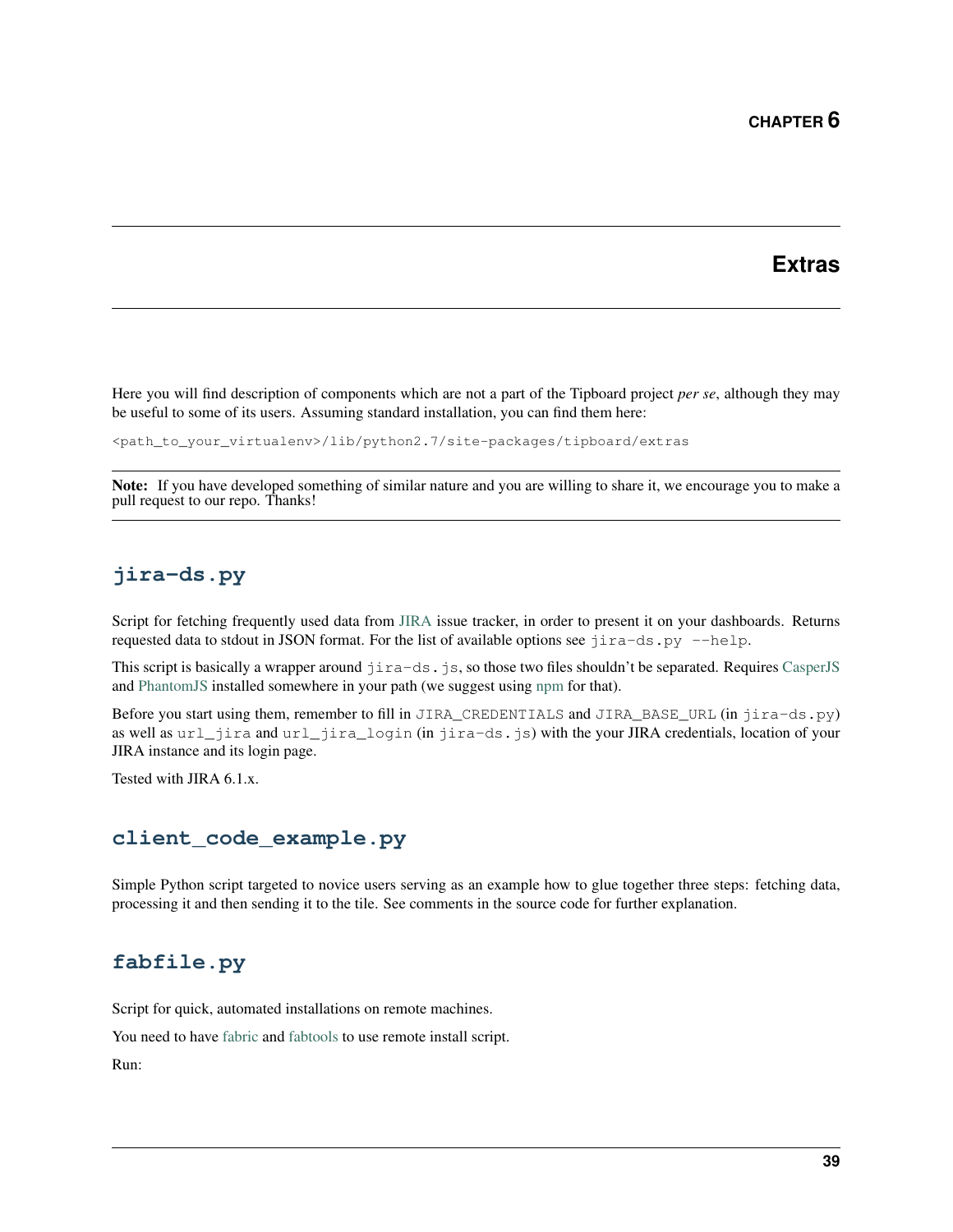fab -H root@host install

– it will install all needed .deb packages, create virualenv and set up Tipboard service using master branch from our main repo.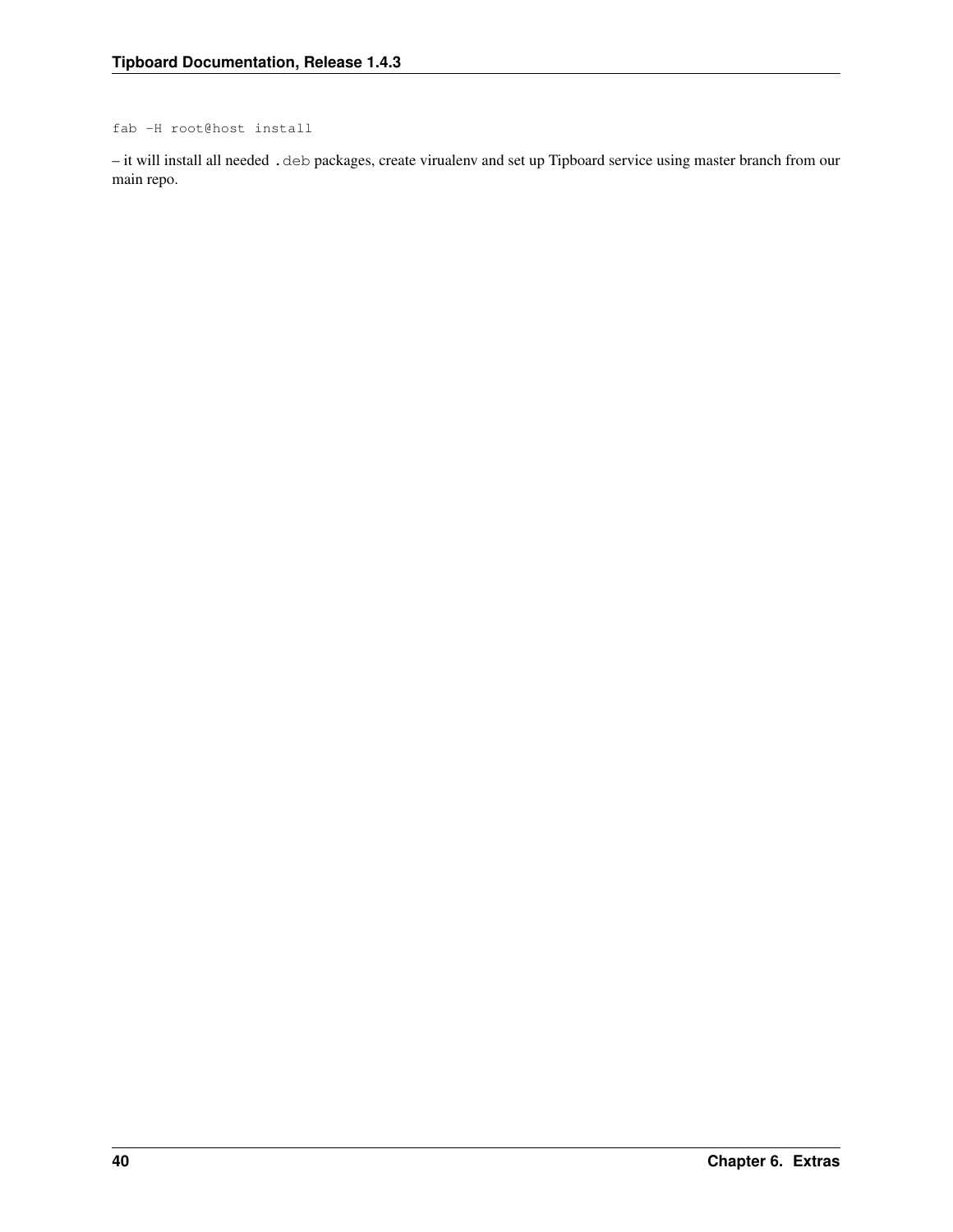# **Change Log**

# <span id="page-44-1"></span><span id="page-44-0"></span>**1.4.1**

Released on November 16, 2016.

- Fixes for tiles: 'advanced\_plot', 'simple\_percentage' and 'text-tile'.
- Fix for tile keys cache.
- Added support for RequireJS.
- Make use of simplify.js to make charts (in e.g. 'line\_chart' tile) more readable.
- Fix for 'Target dimension not set' error when layout 'row\_1\_of\_1' is used.
- Minor fixes, improvements, cleanups etc.

# <span id="page-44-2"></span>**1.4.0**

Released on August 28, 2014.

• Tipboard got open-sourced!

# <span id="page-44-3"></span>**1.3.1**

Released on July 23, 2014.

- Added extensive documentation.
- Numerous fixes in 'jira-ds' script (e.g added timeouts).
- Fixed definitions of colors available for tiles.
- Fixed checking for expired data (+ made it timezone aware).
- Added integration with Travis.
- Changed default size of the log files.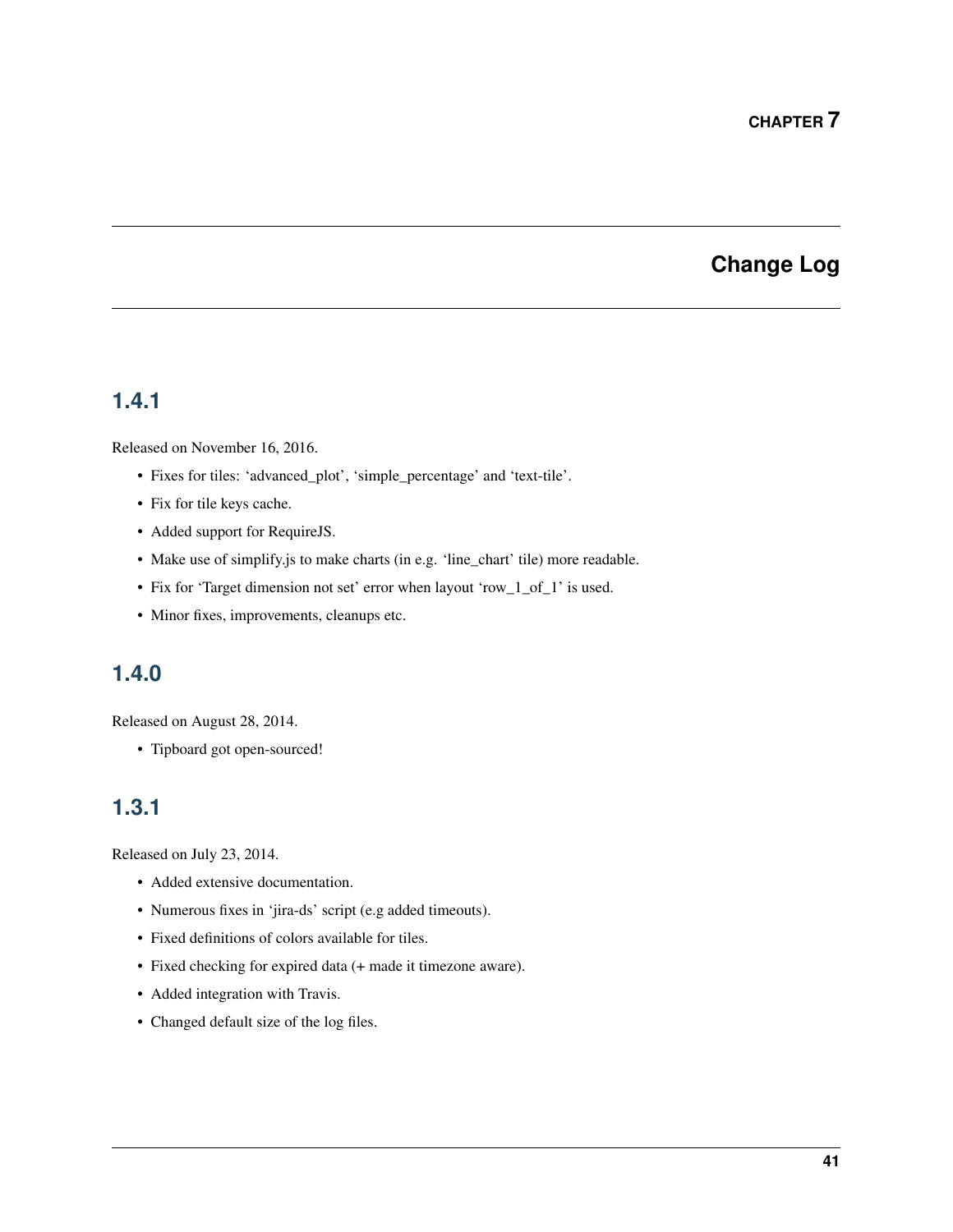## <span id="page-45-0"></span>**1.3.0**

Released on February 17, 2014.

New features:

- Fading highlighter (for just\_value, big\_value and simple\_percentage tiles).
- Fancy centering options for fancy\_listing tile.
- Notifications on data expiration.
- New tile: norm\_chart.
- Possibility to define more than one dashboard per application instance.

#### Bug fixes:

- Tiles no longer vanish when flipping is enabled.
- Characters like '.' or '-' (and some others) in tiles' ids are no longer causing problems.
- Renderer names (like OHLCRenderer, MarkerRenderer, ShadowRenderer and ShapeRenderer) can now safely be passed to tiles' configs.

#### Others:

- Error messages displayed on tiles got more emphasis.
- Renderer names (in tiles' configs) are now case insensitive.
- Added frontend tests and selector for tests.

# <span id="page-45-1"></span>**1.2.0**

Released on December 19, 2013.

This release brings new features and some minor bugfixes.

- New tiles: big\_value, just\_value, advanced\_plot.
- Rewritten 'jira-ds' script with some new options (e.g. 'maxResults' for JQL).
- Completely new graphic theme with new colors, fonts etc.
- Fixed existing tests and some new added.
- Exceptions raised by JavaScript are now displayed on the tiles.
- Improved config handling for bar\_chart, pie\_chart and line\_chart.
- Added possibility to specify specialized renderers for almost all plots (except cumulative\_flow).

## <span id="page-45-2"></span>**1.1.0**

Released on November 20, 2013.

This release contains multiple improvements and bugfixes:

- Tiles are no longer packages (i.e. folders).
- Reorganized files/folders structure.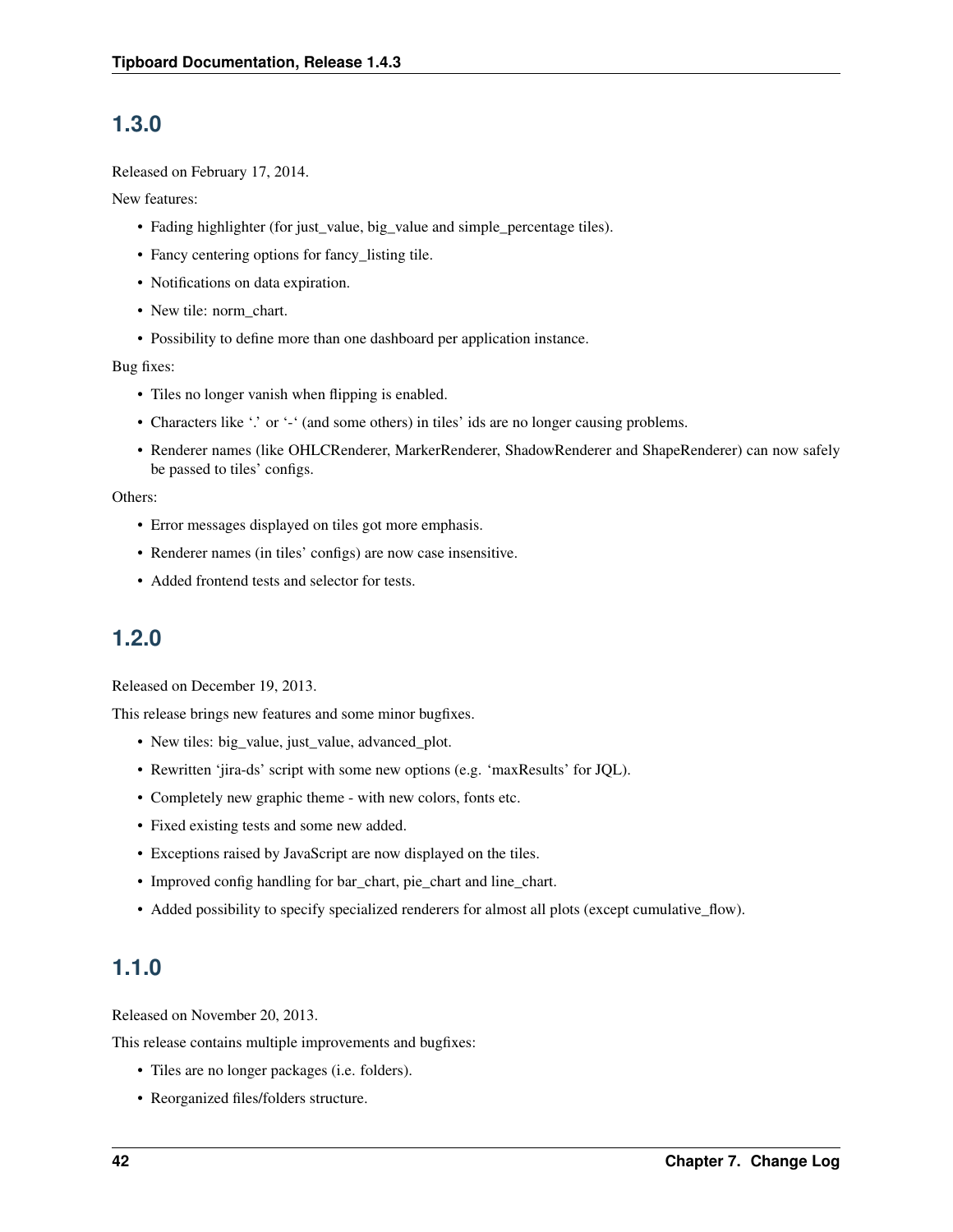- Massively reduced app's settings.
- Simplified layout config (no more classes, only one keyword needed to get tile flips working).
- New tiles: bar\_chart, fancy\_listing.
- Improved scaling of tiles + some cosmetic changes.
- Unique API key is generated automatically for every project.
- Fabric script for administrative installs

# <span id="page-46-0"></span>**1.0.0**

Released on November 06, 2013.

This is the first release of Tipboard.

• initial release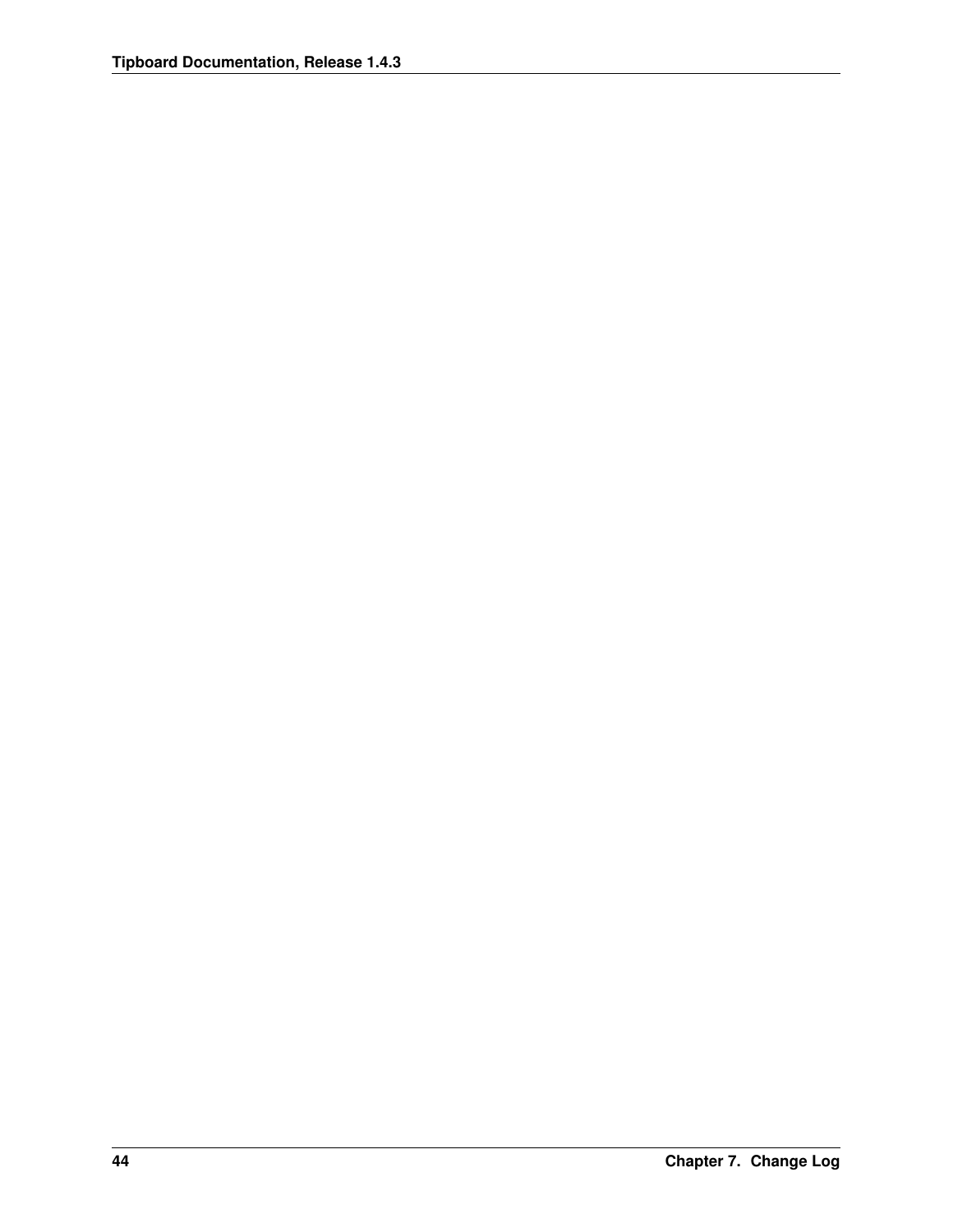# **License**

<span id="page-48-0"></span>Copyright 2013-2017 Allegro Group

Licensed under the Apache License, Version 2.0 (the "License"); you may not use this file except in compliance with the License. You may obtain a copy of the License at

http://www.apache.org/licenses/LICENSE-2.0

Unless required by applicable law or agreed to in writing, software distributed under the License is distributed on an "AS IS" BASIS, WITHOUT WARRANTIES OR CONDITIONS OF ANY KIND, either express or implied. See the License for the specific language governing permissions and limitations under the License.